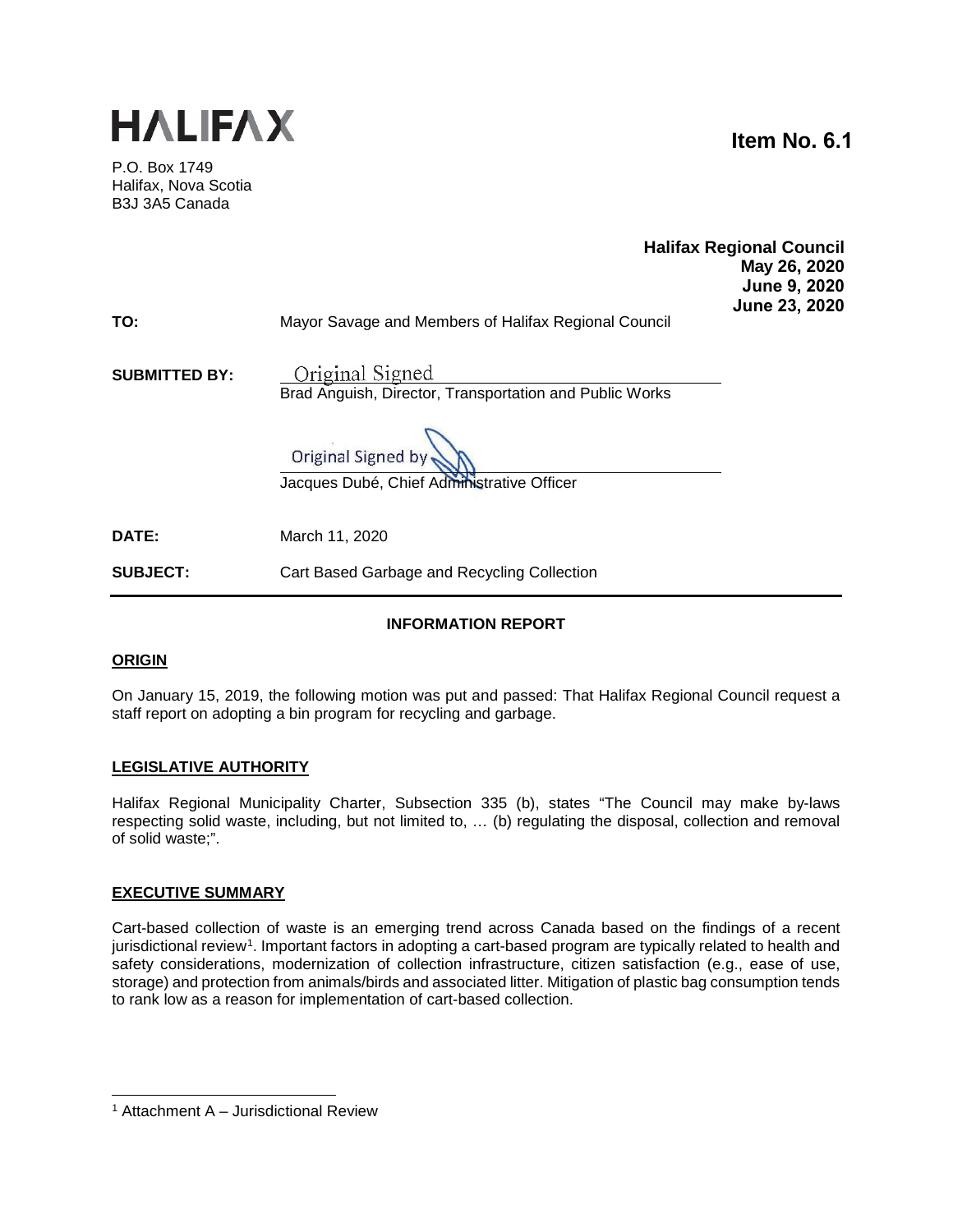#### **Impact on Plastic Bag Consumption**

Many residents have provided feedback that they would like the solid waste system to move to a bag free system. The reasoning is often related to an interest in overall reduction in consumption of plastics (including cost). An analysis<sup>[2](#page-1-0)</sup> was completed to estimate the potential reduction in plastic consumption and cost savings should HRM move to a cart-based program.

**\_\_\_\_\_\_\_\_\_\_\_\_\_\_\_\_\_\_\_\_\_\_\_\_\_\_\_\_\_\_\_\_\_\_\_\_\_\_\_\_\_\_\_\_\_\_\_\_\_\_\_\_\_\_\_\_\_\_\_\_\_\_\_\_\_\_\_\_\_\_\_\_\_\_\_\_\_\_\_\_\_\_\_\_**

The life-span of a cart is in the order of 10 to 15 years. It would take approximately 8.3 to 12.2 years to achieve a net reduction of plastic when comparing the weight of the plastic carts (proposed system) to the annual estimated weight of plastic bags (current system) used per household for the garbage and recycling streams. This calculation assumes bags are not used in a cart-based program (proposed system).

The expected payback to offset the purchase of a cart is in the order of 4.0 to 6.2 years by comparing the cost of the carts (proposed system) to the estimated annual cost of plastic bags (current system) per household for the garbage and recycling streams. This calculation assumes bags are not used in a cartbased program (proposed system).

Based on the jurisdictional review, it is common that bags are not used in cart-based recycling programs, however bags are typically used in cart-based garbage programs (including in instances where the program makes the use of garbage bags optional). As such, a reduction in plastic consumption and any associated cost savings is likely limited to the recycling stream only. In addition, any plastic consumption reduction realized for the recycling stream will likely not be sustained long-term due to the life-span of the cart.

## **Extended Producer Responsibility (EPR)**

EPR is a legislated program which makes brand owners and manufacturers responsible for the proper end of life management of their packaging or product. This includes the collection, processing and marketing of a designated list of recyclable materials. Should Nova Scotia Environment move forward with EPR legislation, HRM risks that any recycling carts purchased may not be compatible with an industry/producer led recycling collection program. As such, HRM should understand the Province's intention with respect to EPR prior to implementing a cart-based program for recycling.

Considering current recyclable market conditions, if EPR is not implemented, staff believe it imperative to maintain a multi-stream recycling system (paper and containers collected in separate streams). Singlestream systems have been found to have higher contamination rates than multi-stream systems, resulting in more material being landfilled. A multi-stream recycling system could be maintained by issuing two recycling carts (one for containers and one for paper) or a split cart<sup>[3](#page-1-1)</sup> per household.

#### **Method of Collection**

Collection of garbage and recyclables in HRM are currently provided using a manual process<sup>[4](#page-1-2)</sup>. Cart-based collection can also be provided using either semi-automated or fully automated collection systems, noting that ultimately full automation typically achieves a higher rate of efficiency (e.g., less time to complete collection, less labour resources needed).

Given HRM's experience with green cart collection, consideration of a cart-based garbage collection system using semi-automated collection would be straightforward. Many vehicles in the current collection fleet are used interchangeably for garbage and green cart collection (i.e., semi-automation infrastructure is already in place). Considerations would have to be made on how to continue providing collection of bulky items (e.g., box spring/mattress, couch etc.) and home renovation waste which are included as part of HRM's

<span id="page-1-0"></span> <sup>2</sup> Attachment B – Impact on Plastic Bag Reduction

<span id="page-1-1"></span> $3$  Attachment C – Types of Carts

<span id="page-1-2"></span><sup>4</sup> Attachment D – Methods of Curbside Collection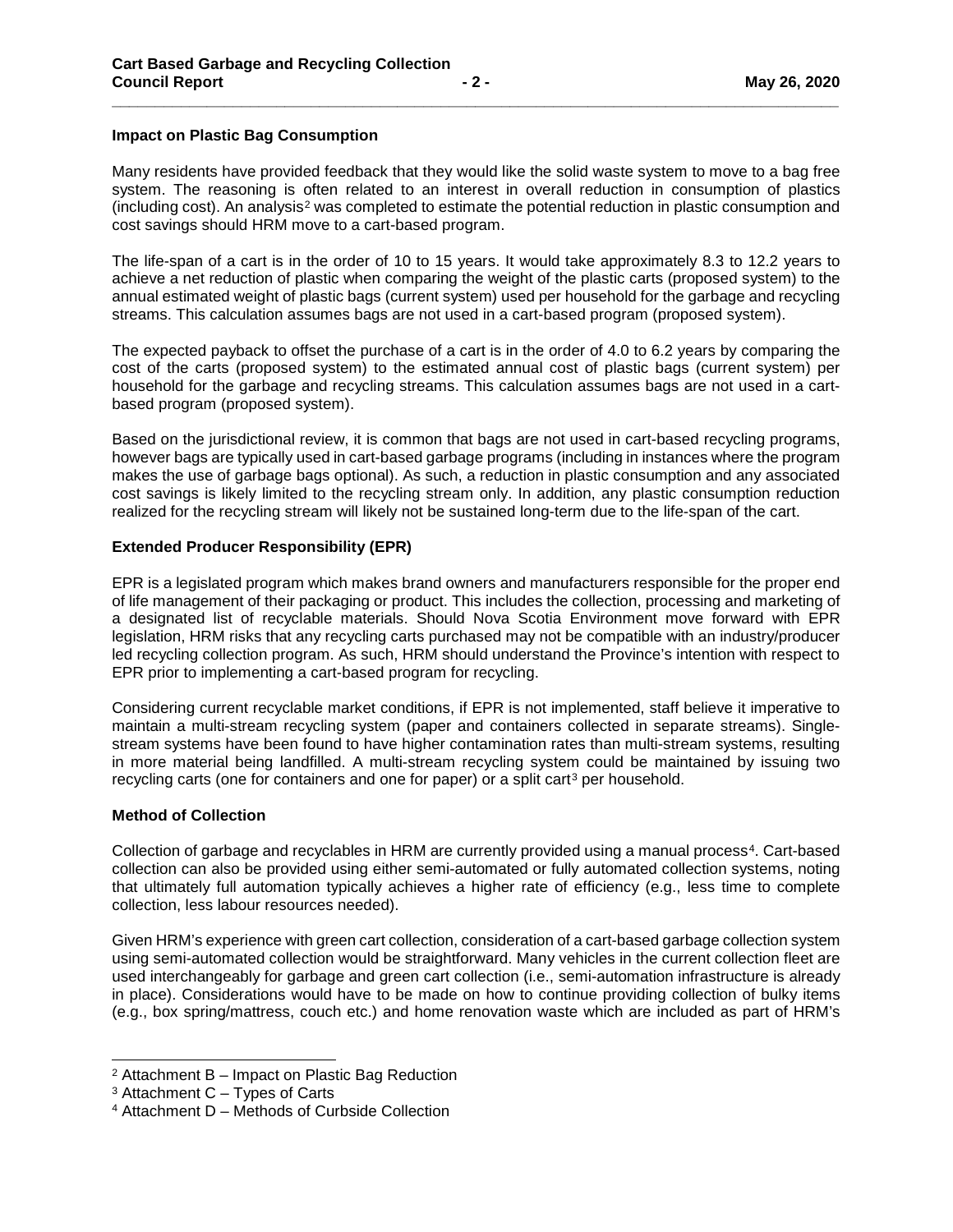curbside garbage collection program. A semi-automated or fully automated collection program may inhibit these services and therefore solutions and cost implications will need to be developed.

**\_\_\_\_\_\_\_\_\_\_\_\_\_\_\_\_\_\_\_\_\_\_\_\_\_\_\_\_\_\_\_\_\_\_\_\_\_\_\_\_\_\_\_\_\_\_\_\_\_\_\_\_\_\_\_\_\_\_\_\_\_\_\_\_\_\_\_\_\_\_\_\_\_\_\_\_\_\_\_\_\_\_\_\_**

Transitioning the recycling program to a cart-based program is more challenging with consideration to maintaining the multi-stream system (use of two carts or a split cart) and transitioning the collection infrastructure to a semi-automated or fully automated system.

A full financial analysis would need to be completed that takes into consideration both capital and operating costs and provide a full analysis of different collection options for the garbage and recycling streams (e.g., split cart versus two carts for recycling, semi-automated versus automated collection, etc.).

Moving to a cart-based system may also impact inspection of curbside materials as non-conforming items can be 'hidden' within a cart. HRM implemented clear bags in 2015 and observed a 25% reduction in garbage being generated by the residential sector. It is possible that moving to cart-based program may have a negative impact on the success achieved with the clear bag program

#### **Contracted Services**

The next issuance of a Request for Proposals (RFP) for curbside collection is slated for Fall 2020, with likely a five-year contract term covering July 2021 to June 2026 with an option for the Municipality to extend the contract for two years. There will not be sufficient time to transition to a cart-based collection system prior to the implementation of the next collection contract.

The operations of the Material Recycling Facility (MRF) and Otter Lake Landfill are under contract until 2024 and 2035, respectively. Moving to a cart-based program may require contract amendments that will need to be negotiated.

#### **Cost Impact**

There are significant costs to transition HRM's solid waste program to a cart-based collection system. The upfront capital investment for purchase and distribution of garbage and recycling carts is in the range of \$26.34 to \$30.48 million<sup>[5](#page-2-0)</sup>. There are several options available to fund this purchase, including through capital budget, a one-time fee on tax bills or a pay as you throw model<sup>6</sup>. Resident feedback on funding should be assessed through a public engagement process. The total estimated annual operating cost to maintain the cart infrastructure is approximately \$1.1 to 1.2 million, which includes \$465,000 in costs associated with managing the existing green cart program.

The cost impact of transitioning the existing program to a cart-based collection system on collection contracts cannot be estimated at this time as there are many variables for consideration such as technology (semi-automation or full automation), labour requirements, number of vehicles required, and time required to complete collection routes. It is assumed that collection contract costs will increase for a full cart-based collection system as compared to HRM's existing collection system.

Additional costs also may be incurred associated with processing loose material at the MRF and Otter Lake Landfill.

#### **Next Steps**

Should Regional Council want to further evaluate transitioning HRM's solid waste system to a full cartbased program, there are number of planning tasks that will need to be completed including a full financial assessment, pilot program to evaluate the use of a split-cart for the recycling stream, engineering

<span id="page-2-0"></span><sup>5</sup> Attachment E – Cost Impact

<span id="page-2-1"></span><sup>6</sup> Attachment A – Jurisdictional Review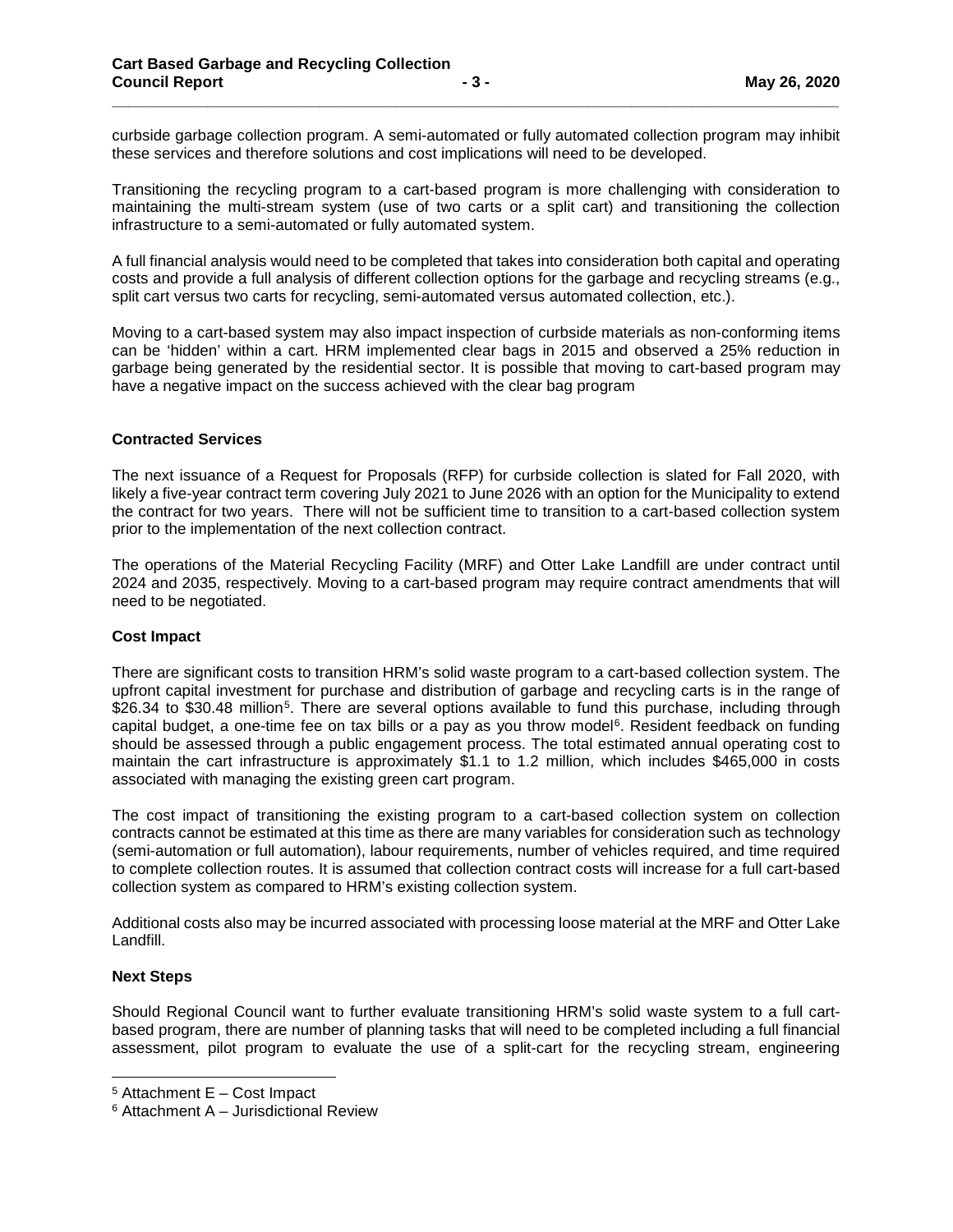assessment at the MRF and Otter Lake Landfill, public engagement, and development of a full implementation plan. It is anticipated that the planning tasks will take approximately two years to be completed and will cost approximately \$990,000 (further details are provided in the report).

**\_\_\_\_\_\_\_\_\_\_\_\_\_\_\_\_\_\_\_\_\_\_\_\_\_\_\_\_\_\_\_\_\_\_\_\_\_\_\_\_\_\_\_\_\_\_\_\_\_\_\_\_\_\_\_\_\_\_\_\_\_\_\_\_\_\_\_\_\_\_\_\_\_\_\_\_\_\_\_\_\_\_\_\_**

Alternatively, Regional Council may want to consider transitioning HRM's solid waste system to a full cartbased program as part of a strategy review. The last solid waste system strategy review was completed in 2014. Another strategy review should be completed in fiscal year 2021/2022 or 2022/2023 given the duration since the last review and noting that the Province's intention with respect to EPR should be well known by that time.

## **BACKGROUND**

## **Origins of Halifax Bag Based Collection System**

HRM operates a mature waste diversion program using blue bags for recycling collection and clear/black bags for garbage collection.

Bag-based collection was established as part of the original Integrated Waste/Resource Management Strategy developed in 1995. Garbage had been collected in bags by the previous municipal units, preamalgamation and plastic bags had been used in the City of Halifax's first curbside recycling program which started in 1991. The organics program, including the use of green carts to collect source separated food and leaf and yard waste, was introduced in 1998 and fully implemented in 1999.

## **Current Collection System Parameters**

Specifications for acceptable containers (size, weight and volume) for each waste stream are outlined in Solid Waste Resource Collection and Disposal By-Law S-600 and summarized in Table 1 with accompanying collection method.

#### **TABLE 1 – HRM Curbside Collection Overview**

|         | <b>Acceptable Container</b>                                                                                                                                                           | <b>Collection</b> |
|---------|---------------------------------------------------------------------------------------------------------------------------------------------------------------------------------------|-------------------|
| Garbage | Five clear bags. One black bag permitted for privacy.                                                                                                                                 | Manual            |
|         | Bags may be placed in cans for security and to better protect contents,<br>however loose material is prohibited.                                                                      |                   |
|         | Regulation size cans (including contents) shall not exceed 34 kg, the<br>height shall be not less than 46 and not more than 76 cm, and the<br>diameter shall be between 38 and 51 cm. |                   |
|         | <b>Bulky items</b><br>One item or white good every garbage collection day                                                                                                             | Manual            |
|         | Items not to exceed 200 kilograms in weight                                                                                                                                           |                   |
|         | <b>Home Renovation Waste</b><br>For single family dwellings - Up to 5 bundles or bags to replace bags<br>of garbage                                                                   | Manual            |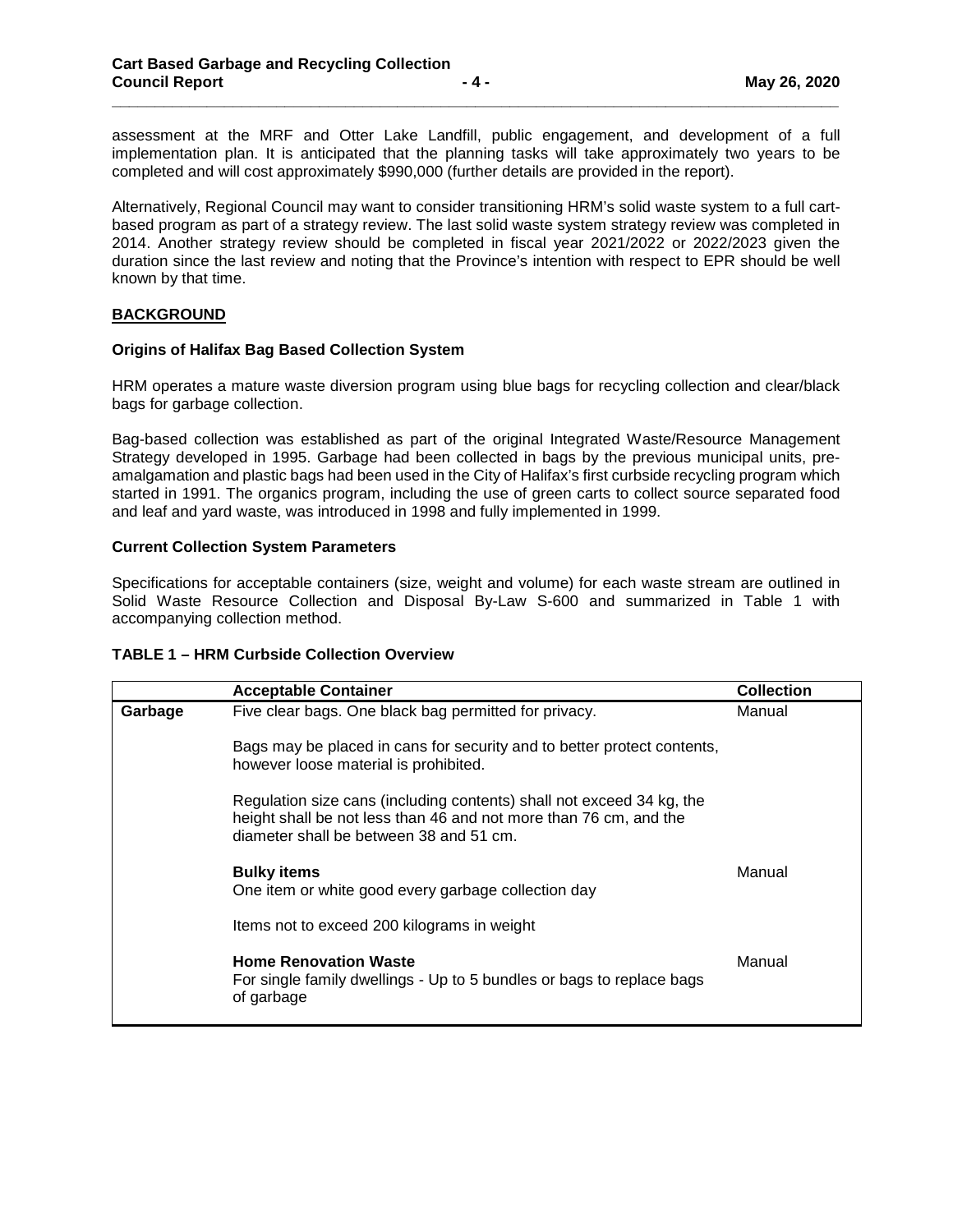|                  | <b>Acceptable Container</b>                                                                  | <b>Collection</b>                |
|------------------|----------------------------------------------------------------------------------------------|----------------------------------|
| <b>Recycling</b> | See through blue bag or clear bag. No bag limit for recycling.                               | Manual                           |
|                  | Bag 1 – Plastic, metal and glass containers; film plastic, aluminum foil,<br>milk containers | Two Bag<br>Separation<br>Program |
|                  | Bag 2 – Paper products <sup>7</sup>                                                          |                                  |
|                  | Bundles of corrugated cardboard                                                              |                                  |
| <b>Organics</b>  | 240 L green cart issued by the Municipality                                                  | Semi-automated<br>Cart tipper    |
|                  | Leaf & Yard<br>Heavy paper leaf & yard waste bag                                             | Manual                           |
|                  | Up to 20 bags of leaf & yard waste and 5 bundles of branches per<br>organics collection day  |                                  |

**\_\_\_\_\_\_\_\_\_\_\_\_\_\_\_\_\_\_\_\_\_\_\_\_\_\_\_\_\_\_\_\_\_\_\_\_\_\_\_\_\_\_\_\_\_\_\_\_\_\_\_\_\_\_\_\_\_\_\_\_\_\_\_\_\_\_\_\_\_\_\_\_\_\_\_\_\_\_\_\_\_\_\_\_**



*Figure 1: Examples of standard size garbage cans, approximately 75 litres. Images not to scale.*

Bags allow flexibility in the amount of material residents can place for collection from week to week and are a relatively low-cost option (no upfront capital expenditure) in a collection system. For both recycling and garbage collection, see-through blue bags and clear bags tend to further promote proper sorting and participation in the source-separation program. For recycling, the separation of containers (plastic, glass and metal) in one bag, and paper in a separate bag minimizes contamination rates as compared to other recycling programs that commingle paper and containers together in single bag or receptacle (e.g., cart).

In the 2018 Citizen Survey conducted by HRM, garbage, recycling and organics collection were HRM's highest rated municipal service with [8](#page-4-1)8% of residents satisfied or very satisfied<sup>8</sup> with the current collection services.

<span id="page-4-0"></span> $7$  Paper currently may also be placed in a retail plastic bag for collection. As a provincial ban on retail plastic bags comes into effect, residents will be asked to use separate blue or clear bags to contain paper recyclables.

<span id="page-4-1"></span><sup>8</sup> [2018 Citizen Survey, Halifax.ca](https://www.halifax.ca/city-hall/accountability-transparency/citizen-survey)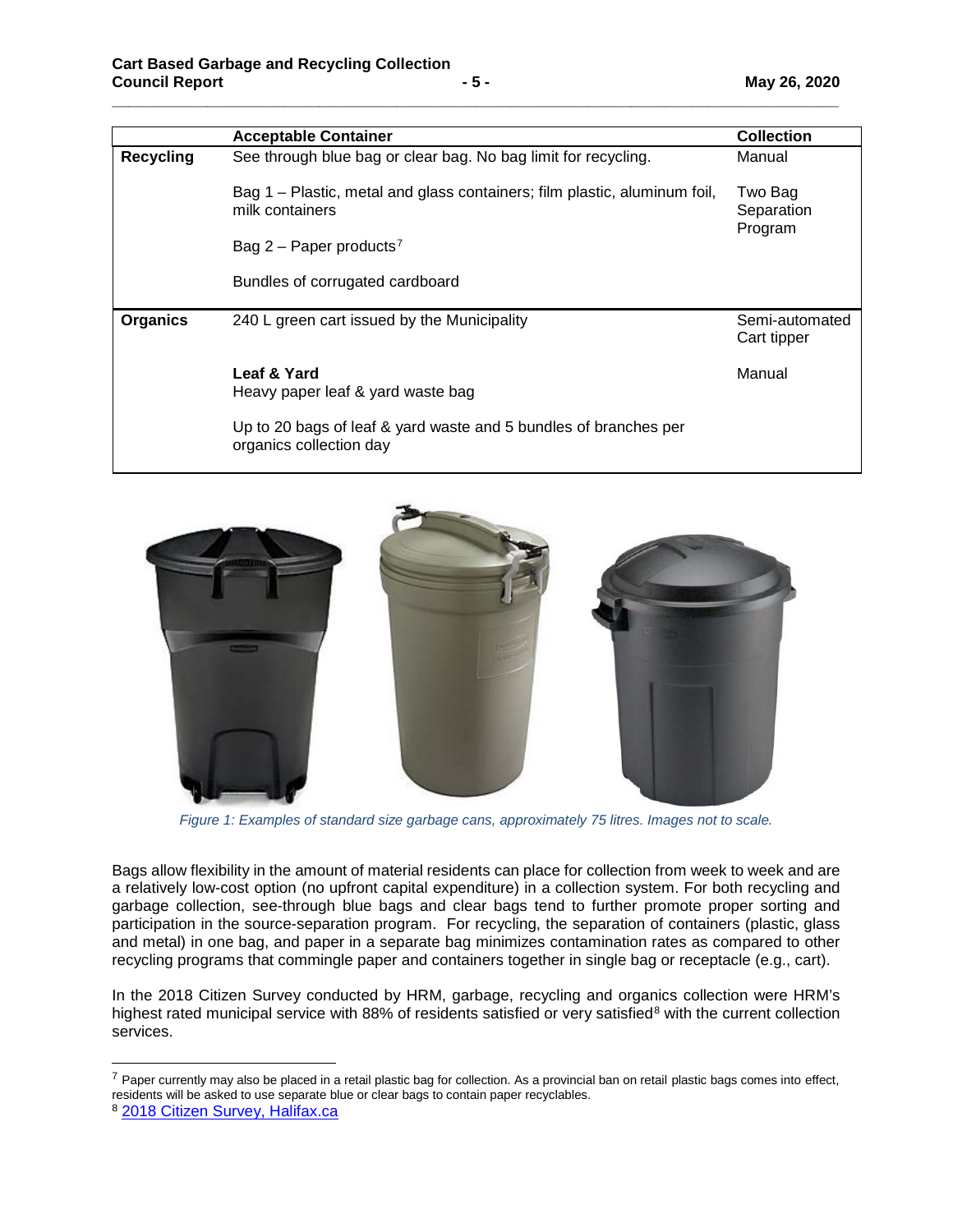## **Trends and Observations in HRM**

Based on curbside monitoring conducted by Solid Waste staff, calls received from residents and education stickers issued by collection contractors, it has been observed that some residents in HRM wish to use wheeled black and blue carts to contain waste material curbside.

**\_\_\_\_\_\_\_\_\_\_\_\_\_\_\_\_\_\_\_\_\_\_\_\_\_\_\_\_\_\_\_\_\_\_\_\_\_\_\_\_\_\_\_\_\_\_\_\_\_\_\_\_\_\_\_\_\_\_\_\_\_\_\_\_\_\_\_\_\_\_\_\_\_\_\_\_\_\_\_\_\_\_\_\_**

Black and blue carts sized from  $240^9 - 360$  $240^9 - 360$  $240^9 - 360$  liters are available for purchase locally at some home improvement retailers. The size of these carts exceeds what is identified as acceptable for the manual garbage and recycling collection system. Collection from these types of carts requires a vehicle equipped with automation such as a hydraulic tipping mechanism. Reaching into large carts or lifting them to tip manually is an occupational health and safety hazard for the collection contractor.

Staff educate residents on acceptable manners to place materials curbside for collection and discourage the use of carts. Residents are advised to use the carts they have purchased for storage of materials between collection, while placing the bags curbside (outside of the cart) on collection day.

Despite the requirements of By-Law S-600, Halifax Solid Waste staff and collection contractors have been flexible in trying to accommodate residents and the variety of manners materials can be placed curbside. In 2019, staff directed collection contractors to collect bagged recyclables from small receptacles (preferably with no lid) that are clearly marked for recycling, such as a blue box.

## **Clear Bags for Garbage – A Model for Success**

On February 3, 2015 Council approved amendments to the Solid Waste Resource Collection and Disposal By-law S-600 which included the introduction of clear bags for curbside garbage collection. This program came into effect on August 1, 2015. Clear bags for garbage are a highly effective tool which allow for inspection of waste to ensure proper sorting and participation in source separation. Clear bags also help facilitate safety of staff through identification of potential hazards such as needles or sharp items.

The impact of the clear bag program was observed almost immediately with a 25% reduction in garbage tonnages generated by the residential sector, which has been maintained over the last four years. Other jurisdictions that have introduced a clear bag program have experienced similar declines in garbage. In the first three months of the clear bag program in Markham, Ontario there was a 28% decline in garbage tonnages. Cape Breton Regional Municipality and Valley Region also reported upwards of 25% declines in garbage tonnages.

#### **DISCUSSION**

#### **IMPACT ON PLASTIC BAG REDUCTION**

Residents have provided feedback that they would like solid waste collection to move to a bag free system. The reasoning is typically related to a reduction in consumption of plastics, however sometimes is also attributed to cost savings. An analysis was completed to estimate the potential reduction in plastic consumption and cost savings to residents should HRM move to a cart-based program. The analysis is included in Attachment B.

It would take approximately 8.3 to 12.2 years to achieve a net reduction of plastic when comparing the weight of the plastic carts (proposed system) to the annual estimated weight of plastic bags (current system) used per household for the garbage and recycling streams. This calculation assumes bags are not used in a cart-based program (proposed system). It is worth noting that carts typically have a warranty of 10 years,

<span id="page-5-0"></span><sup>&</sup>lt;sup>9</sup> 240 L is the same size as an HRM green cart.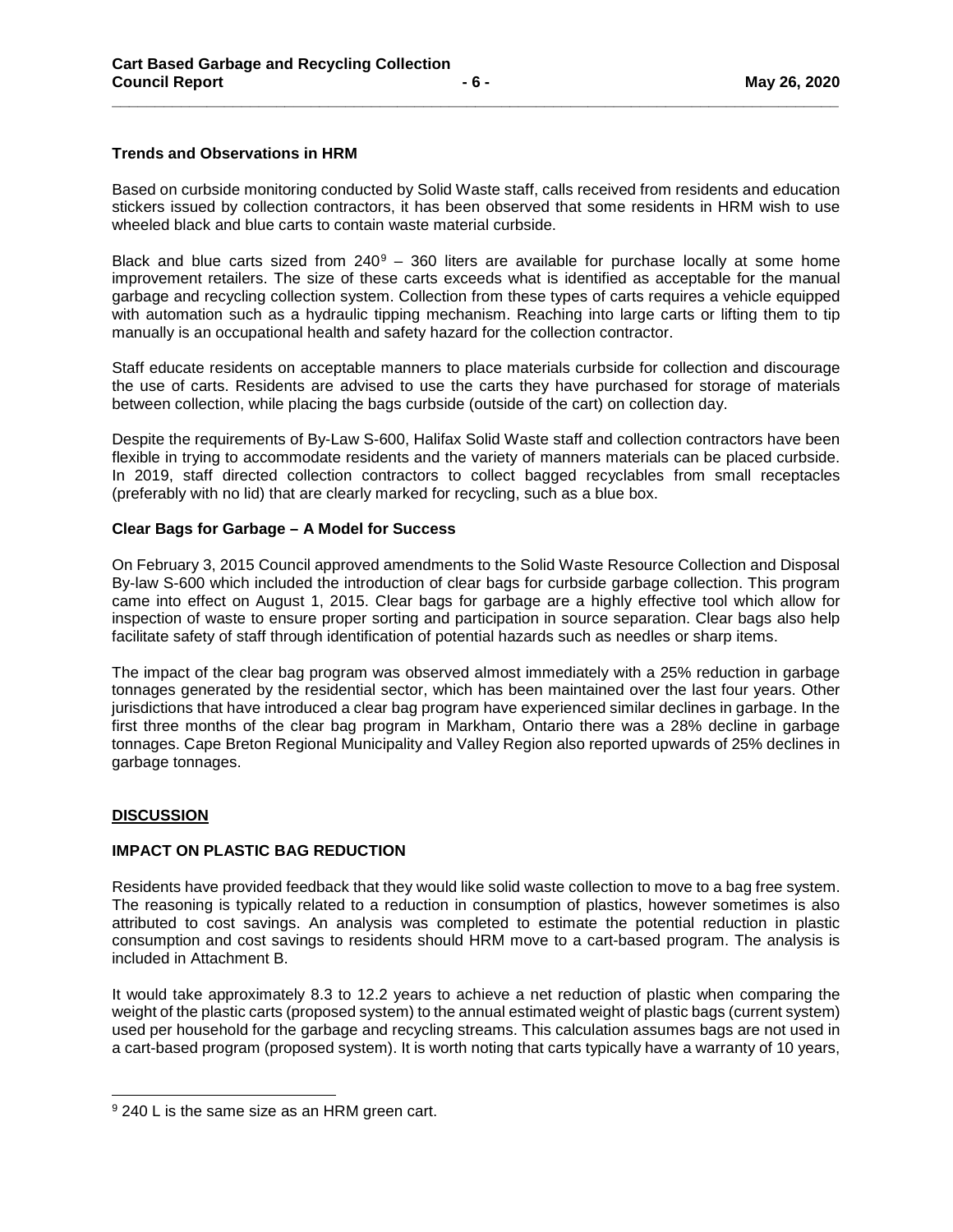and an assumed life-span of approximately 10 to 15 years. HRM has experienced a longer life span in the order of 15 to 20 years for some green carts purchased in 1998/1999.

**\_\_\_\_\_\_\_\_\_\_\_\_\_\_\_\_\_\_\_\_\_\_\_\_\_\_\_\_\_\_\_\_\_\_\_\_\_\_\_\_\_\_\_\_\_\_\_\_\_\_\_\_\_\_\_\_\_\_\_\_\_\_\_\_\_\_\_\_\_\_\_\_\_\_\_\_\_\_\_\_\_\_\_\_**

The expected payback to offset the purchase of a cart is in the order of 4.0 to 6.2 years by comparing the cost of the carts (proposed system) to the estimated annual cost of plastic bags (current system) per household for the garbage and recycling streams. This calculation assumes bags are not used in a cartbased program (proposed system).

As noted in the Jurisdictional Review, many municipalities who have implemented cart-based programs allow, encourage, or require bags to be used in the garbage stream to limit litter which may escape the cart when it is emptied, and to help keep carts clean. There was no jurisdiction identified that does not allow bags to be used in the garbage stream. Therefore, moving to a cart-based program for the garbage stream likely will not significantly reduce the consumption of plastic bags.

While there is a payback to offset the purchase of carts for the recycling stream (in the order of 5.2 to 6.2 years), plastic bags will likely be continued to be used for the garbage stream. In addition, any plastic consumption reduction realized for the recycling stream will likely not be sustained long-term due to the lifespan of the cart.

#### **EXTENDED PRODUCER RESPONSIBILITY (EPR)**

EPR is a legislated program which makes brand owners and manufacturers responsible for the proper end of life management of their packaging or product. This includes the collection, processing and marketing of a designated list of recyclable materials.

The Province of BC legislated and implemented an EPR program in 2014, in which Recycle BC (on behalf of manufacturers of products and packaging) determined collection methods and provided recycling collection and processing services to residents in BC. This included collection frequency, collection method and what materials are accepted. While some municipalities are the contracted collection service provider, the responsibility for management of recyclables belongs to industry. In many cases, such as the City of Vancouver, the municipality only collects and manages garbage and organics.

In Ontario, curbside EPR programs for packaging materials are collectively called the 'Blue Box Program'. Stewardship Ontario (on behalf of the producers) currently reimburses municipalities for approximately 50% of the cost of curbside recycling collection. The Ontario Ministry of Environment conducted a review of the blue box program and is moving towards the BC EPR model<sup>10</sup>. This plan brings with it a timeline of six years for full implementation to ensure a smooth transition.

While no deadlines have been set, Nova Scotia Environment (NSE) is currently reviewing EPR and the efficiency of the solid waste management system in NS. The Municipal Efficiency Study<sup>[11](#page-6-1)</sup> was recently presented to NSE and feedback is anticipated within the next 3-6 months. The study recommends that NS implements an EPR program. The EPR model proposed<sup>[12](#page-6-2)</sup> by NS Regional Chairs is consistent with that in place in BC. Solid Waste staff have provided regular progress updates on this topic to Council through the Environment and Sustainability Standing Committee.

Any changes to the municipally operated curbside collection program could ultimately be reversed or further modified should industry be mandated to take over collection and processing of recyclable materials. Moving to a cart-based program for recycling involves significant up-front capital investment for carts (\$26.34 to 30.48 million) and potentially significant changes to collection and processing contracts. Should Nova Scotia Environment move forward with EPR legislation, HRM risks that the purchase of any new

<span id="page-6-0"></span> <sup>10</sup> [Renewing the Blue Box. Ontario Ministry of Environment, 2019](https://www.ontario.ca/page/renewing-blue-box-final-report-blue-box-mediation-process)

<span id="page-6-1"></span><sup>11</sup> [Efficiency and Effectiveness of the Solid Waste Resource Management System. Report prepared for](https://legcat.gov.ns.ca/articles/1071669.2143/1.PDF)  [Divert NS on behalf of Municipal-Provincial Priorities Group. AECOM Canada Ltd, 2019.](https://legcat.gov.ns.ca/articles/1071669.2143/1.PDF)

<span id="page-6-2"></span><sup>12</sup> [Proposed EPR Model for NS.](https://legcat.gov.ns.ca/articles/1071668.2142/1.PDF) NS Regional Chairs Committee. 2019.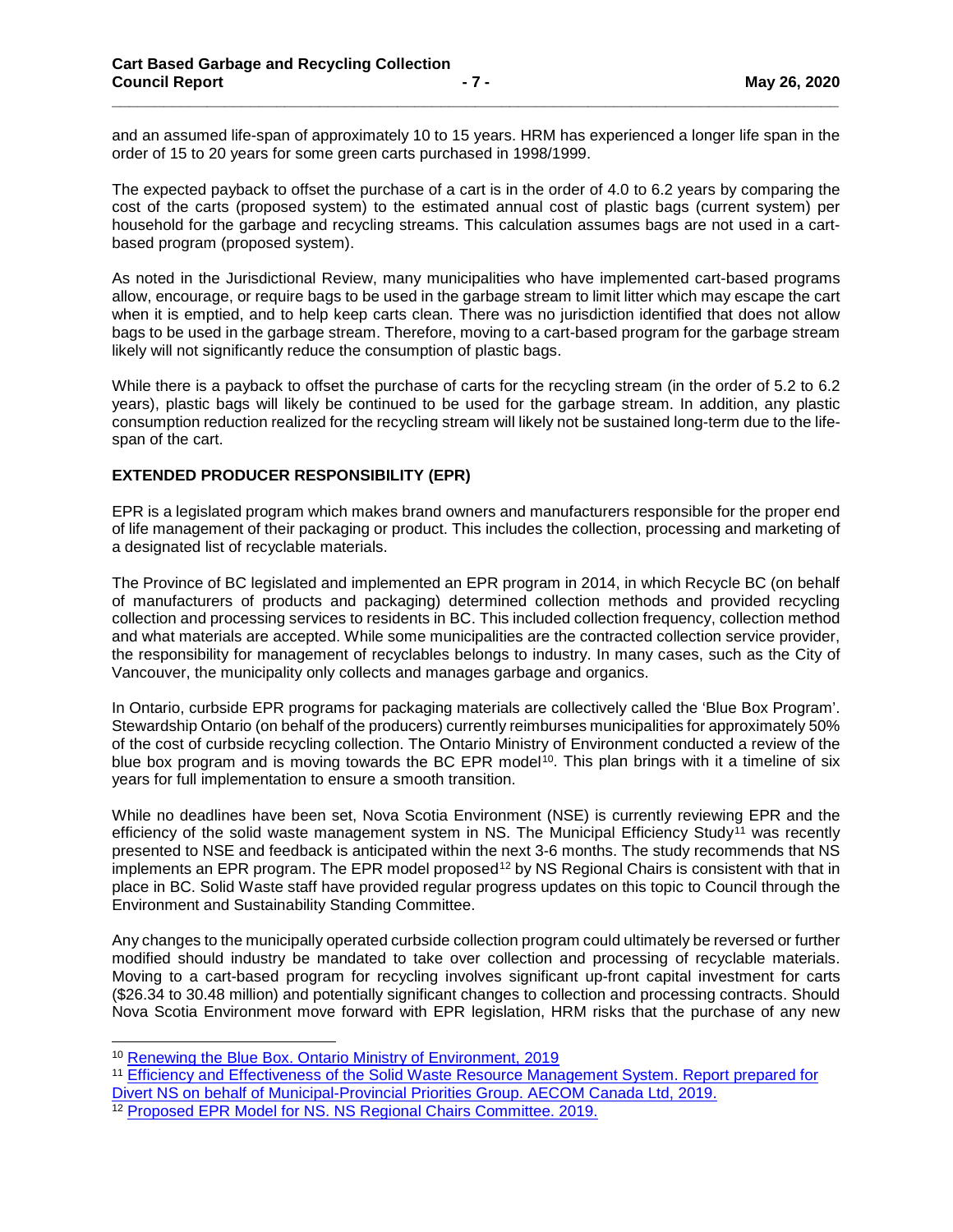recycling carts may not be compatible with an industry/producer led recycling collection program. As such, HRM should understand the Province's intention with respect to EPR prior to implementing a cart-based program for recycling.

**\_\_\_\_\_\_\_\_\_\_\_\_\_\_\_\_\_\_\_\_\_\_\_\_\_\_\_\_\_\_\_\_\_\_\_\_\_\_\_\_\_\_\_\_\_\_\_\_\_\_\_\_\_\_\_\_\_\_\_\_\_\_\_\_\_\_\_\_\_\_\_\_\_\_\_\_\_\_\_\_\_\_\_\_**

## **COLLECTION AND PROCESSING**

Carts designed for municipal waste collection are available in a variety of sizes and styles (see Attachment C – Types of Carts) made with a combination of virgin and recycled high density polyethylene (HDPE) resin. Manufacturers will typically offer a 10-year warranty on carts. Carts are designed to be collected using a hydraulic tipping mechanism (see Figures 2 and 3). The shape and size of the lifting bar may vary depending on the type of lifting mechanism used. Messaging can be molded into the cart to identify contents or a logo.



*Figure 2: Semi-automated collection using a hydraulic tipper on the back of the truck.*



*Figure 3: Fully-automated collection. Operator does not leave the cab of the truck.*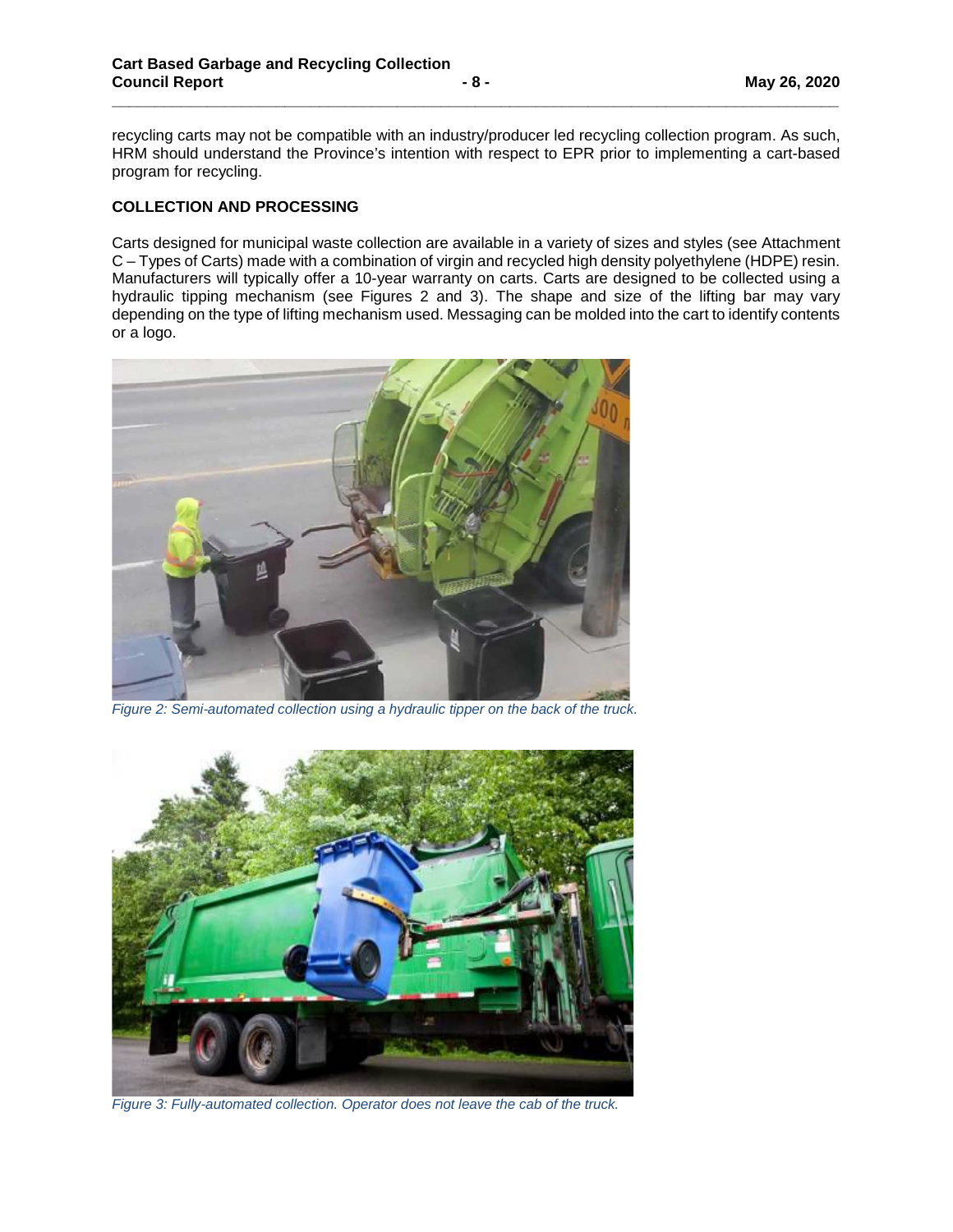While the collection of single-stream recycling (i.e., paper and containers collected together) is often lower cost and more time efficient than multi-stream (i.e., paper and containers collected separately), the capital and operating costs to process single-stream recycling in carts tend to be significantly higher (48.7%) with lower revenue from marketing of recyclable material (9.6% lower)<sup>[13](#page-8-0)</sup>. HRM's existing MRF operates using predominantly manual sorting techniques (i.e., labour intensive). Moving to a single-stream recycling system would require a new recycling facility, with equipment designed to accommodate comingled paper and containers (i.e., more automation as compared to the existing MRF). A new facility would have to be designed, constructed and commissioned at a cost of approximately \$13.5 to 16 million[14](#page-8-1).

**\_\_\_\_\_\_\_\_\_\_\_\_\_\_\_\_\_\_\_\_\_\_\_\_\_\_\_\_\_\_\_\_\_\_\_\_\_\_\_\_\_\_\_\_\_\_\_\_\_\_\_\_\_\_\_\_\_\_\_\_\_\_\_\_\_\_\_\_\_\_\_\_\_\_\_\_\_\_\_\_\_\_\_\_**

## **Single vs Multi-stream Recycling**

Given the current challenges in market conditions for recyclables, staff believe it imperative to maintain a multi-stream recycling system (paper and containers collected in separate streams). Single-stream systems have been found to have higher contamination rates than multi-stream systems, resulting in more material being landfilled. Source-separation of paper and containers into different streams ultimately facilitates better quality end products from the MRF. Market demand for recyclables have fluctuated in the past, with increasingly stringent requirements on the quality of the end products

The existing multi-stream recycling system could be maintained by issuing two recycling carts (one for containers and one for paper) or a split cart. A split cart can accommodate two streams and would reduce the overall number of carts needed per household. Since there are limited jurisdictions who have utilized a split-cart (only one identified in Canada), a pilot program to evaluate the merits and challenges of this system in Halifax is recommended.

Switching to a multi-stream cart-based recycling program would still require capital investments at the MRF assuming no bags will be used to store recyclables. Recyclables in bags require less tip floor space (due to ease of piling material), therefore additional bunkers and/or a larger tip floor would be required to accommodate loose material. A full engineering assessment would be required to evaluate the exact requirements and cost impact.

#### **Cart-based Garbage Collection**

Cart-based collection can be provided using either semi-automated or fully automated collection system. As noted in Table 1 of Attachment D – Methods of Collection, both systems provide efficiencies and challenges when compared to manual collection, though ultimately a fully-automated system shows the highest possible benefits when investing in a cart-based system.

Given HRM's experience with green cart collection, consideration of a cart-based garbage collection system using semi-automated collection would be straightforward. Many vehicles in the current collection fleet are used interchangeably for garbage and green cart collection, therefore this change may not require as extensive planning or equipment changes. Moving to a fully automated system for all streams could have many benefits (e.g., health and safety considerations), however the cost impact is difficult to assess given the variability of many key considerations (e.g., type of collection vehicle, length of contract/amortization period, time in motion savings, labour costs, etc.).

#### **Service Level Considerations**

HRM offers a high level of curbside collection service compared to many other municipalities. Examples include providing year-round collection of bulky items (e.g., box spring/mattress, washer, dryer, etc.), and home renovation waste as part of the garbage collection program; and collection of excess bagged leaf and yard waste as part of the organics collection program.

<span id="page-8-0"></span><sup>13</sup> [Lakhan, C. A Comparison of Single and Multi-stream Recycling Systems in Ontario, Canada. 2015.](https://www.mdpi.com/2079-9276/4/2/384/pdf)

<span id="page-8-1"></span><sup>14</sup> Waste Resource Strategy Update. Stantec, 2013. Adjusted for annual inflation of 2.2%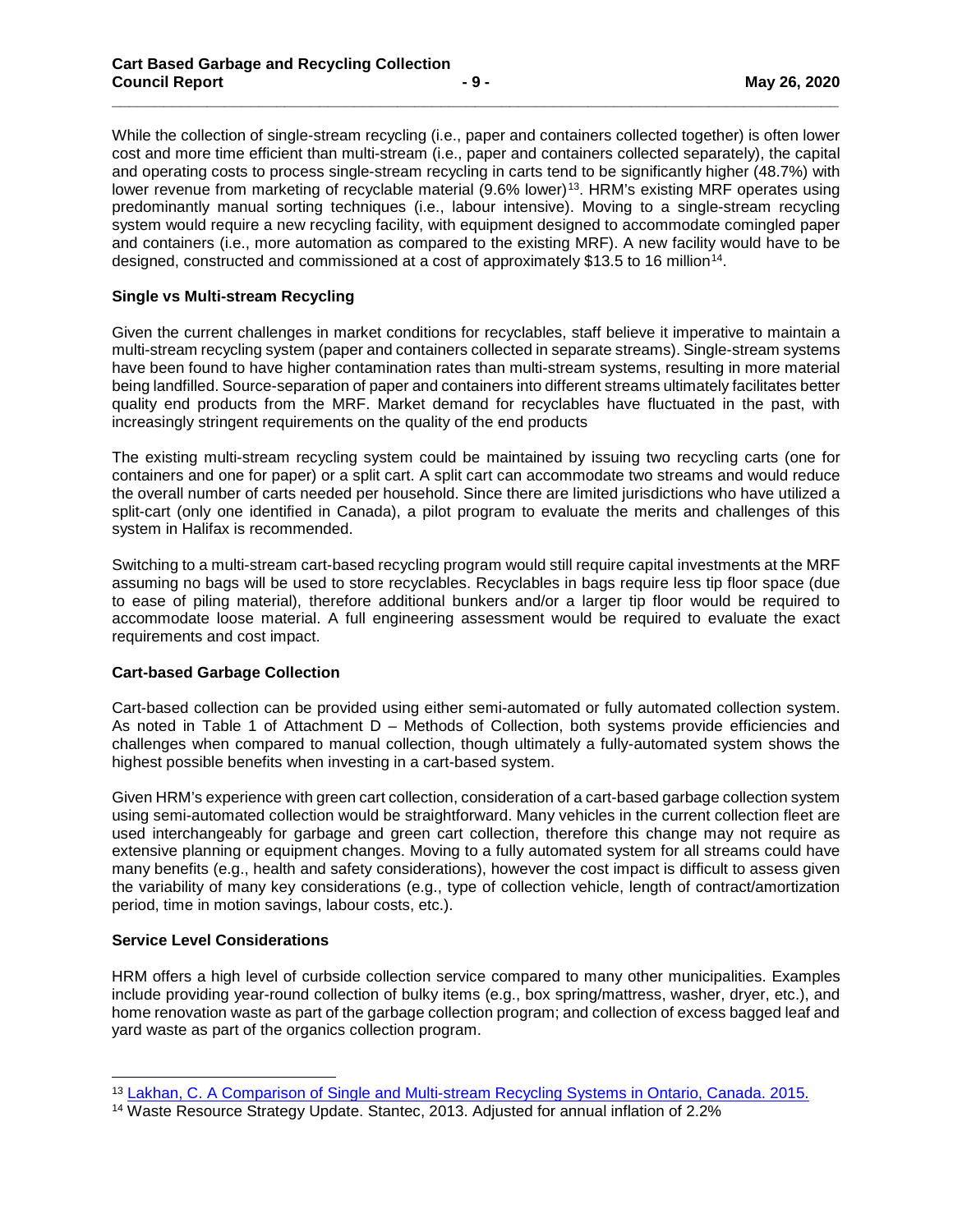Automated collection may inhibit collection of larger items (e.g., furniture) which often require two people to lift the item into the truck (automated trucks typically only have a one-person crew). The placement of a cart tipper on a semi-automated vehicle may block full and safe access to place a larger item into the hopper. Considerations would have to be made on how to continue providing these services (e.g., separate collection vehicle, hybrid manual/automated collection) including the cost implications.

**\_\_\_\_\_\_\_\_\_\_\_\_\_\_\_\_\_\_\_\_\_\_\_\_\_\_\_\_\_\_\_\_\_\_\_\_\_\_\_\_\_\_\_\_\_\_\_\_\_\_\_\_\_\_\_\_\_\_\_\_\_\_\_\_\_\_\_\_\_\_\_\_\_\_\_\_\_\_\_\_\_\_\_\_**

As part of the Jurisdictional Review, it was identified that several challenges with automated collection are mitigated with alternate collection services (typically manual). This includes: narrow streets, streets lined with parked cars, low tree canopies and the ability to collect excess items such as bundled branches or bulky items that do not fit into a cart. A pilot project conducted in Halifax would assist staff in identifying these key considerations prior to full implementation.

## **Contract Considerations**

Waste collection and processing services in HRM are contracted to private companies. Changes to the method of collection and the way materials are delivered to processing facilities may impact these contracts. Making substantial changes mid-contract or re-negotiating contract extensions may come at great financial risk to the municipality. The optimal time to make or propose changes to collection and processing systems is during the RFP development and procurement of these services.

The current curbside collection contract service specifications and pricing was established based on a manual collection system for garbage and recyclables and semi-automated collection for organics. The next issuance of a Request for Proposals (RFP) for collection is slated for Fall 2020, with likely a five-year contract term covering July 2021 to June 2026 and an option for the municipality to extend the contract for two years. There will not be sufficient time to transition to a cart-based collection system prior to the implementation of the next collection contract.

The cost of collection is influenced by many factors that would have to be included in the RFP as part of a transition to a cart-based system:

- Implementation date for carts
- Cart type and size
- Collection method: semi-automated or fully-automated
- Type and quantity of vehicles/equipment required
- Possible program and/or process change for collection of bulky items, construction and demolition debris (currently can be placed in a bundle curbside), bagged leaf and yard waste and tree waste (currently can be placed in a bundle curbside)
- Possible changes to the collection frequency
- Collection day boundaries: existing boundaries could change with the implementation of a cartbased collection system due to changes in the time in motion (i.e., time it takes to collect waste)
- Number of stops per route, per day

In addition to collection contracts, moving to a cart-based system will also impact the operations at the MRF. A five-year contract for operation of the MRF was issued in early 2019, and commenced April 1, 2019 expiring in 2024 (five-year contract + optional 5 years). Assuming that the multi-stream recycling program would be maintained, moving to a cart-based recycling program will result in some potential infrastructure changes related to receiving and processing loose materials (i.e., no longer contained in bags). A contract amendment may need to be negotiated to facilitate moving to a cart-based program.

Depending on the extent that loose garbage is anticipated to be received at the Otter Lake Landfill as part of a cart-based system, an evaluation of potential infrastructure changes may also need to be completed related to receiving and processing loose materials. A contract amendment may need to be negotiated to facilitate moving to a cart-based program.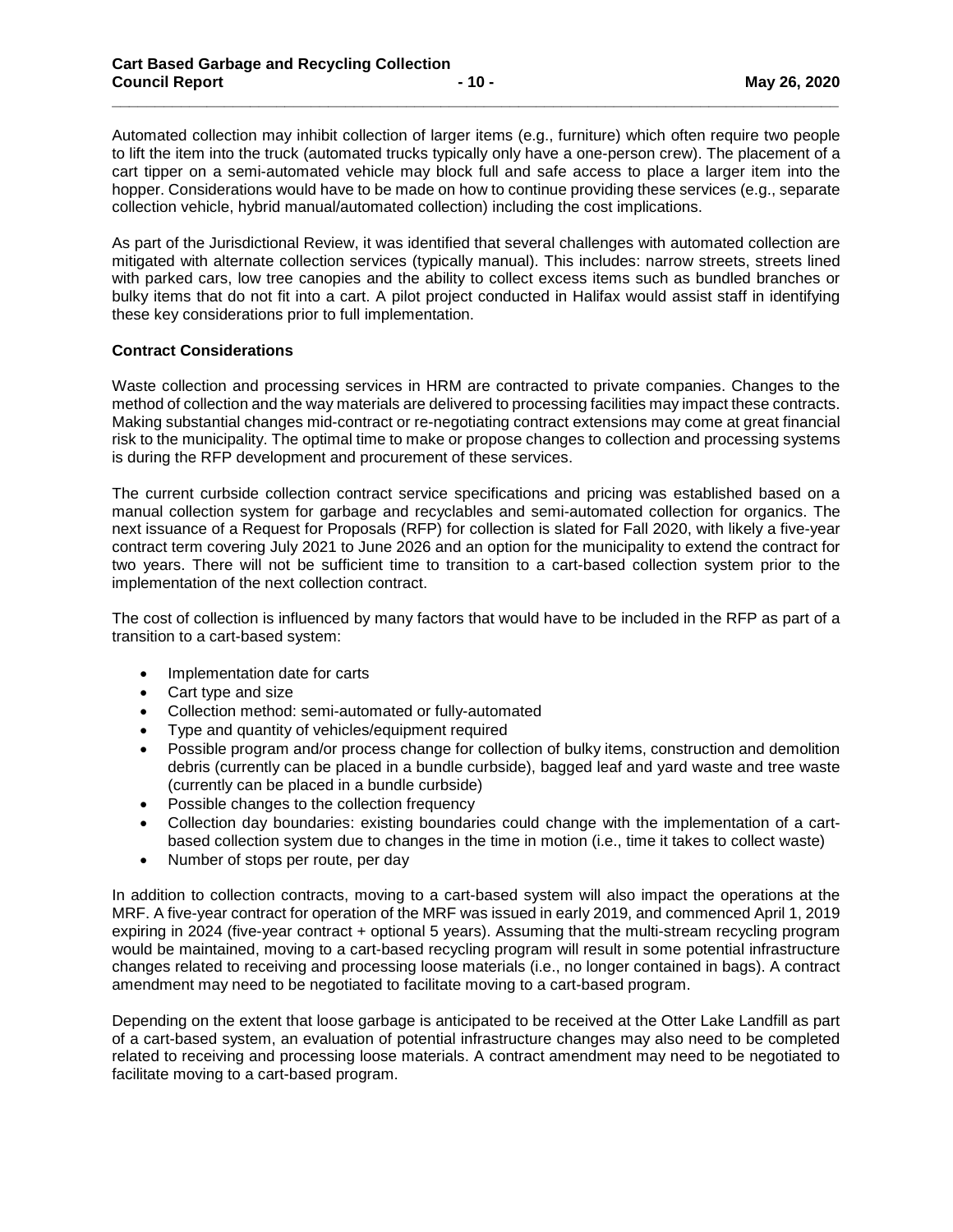## **COST IMPACT**

Attachment E provides an overview of potential cost impacts to transition HRM's solid waste system to a cart-based collection system. The upfront capital investment for purchase and distribution of garbage and recycling carts is in the range of \$26.34 to \$30.48 million. The total estimated annual operating cost to maintain the cart infrastructure is approximately \$1.1 to 1.2 million, which includes \$465,000 in costs associated with managing the existing green cart program.

**\_\_\_\_\_\_\_\_\_\_\_\_\_\_\_\_\_\_\_\_\_\_\_\_\_\_\_\_\_\_\_\_\_\_\_\_\_\_\_\_\_\_\_\_\_\_\_\_\_\_\_\_\_\_\_\_\_\_\_\_\_\_\_\_\_\_\_\_\_\_\_\_\_\_\_\_\_\_\_\_\_\_\_\_**

The cost impact of transitioning the existing program to a cart-based collection system on collection contracts cannot be estimated at this time as there are many variables for consideration such as technology (semi-automation or full automation), labour requirements, number of vehicles required, and time required to complete collection routes. It is assumed that collection contract costs will increase for a full cart-based collection system as compared to HRM's existing collection system.

#### **How to Pay for Cart Purchase**

There are several options available to fund the purchase of carts, including through capital budget, a onetime fee on tax bills or a pay as you throw model. Resident feedback on funding should be assessed through a public engagement process.

In 1998/1999, the municipality paid approximately \$8.5 million for 100,000 green carts (\$12.4 million adjusted to 2019 dollars). The cost of the carts was initially proposed to be included as a line item on individual tax bills. There was much public opposition to this at the time and the decision was made to fund the purchase of the carts through the capital budget.

Most of the jurisdictions reviewed incurred debt or had planned for purchase of carts through their capital budgets (e.g., PEI, Toronto, St John's). In some cases, funding was available through provincial stewardship programs (e.g., Winnipeg). Few municipalities directly charged residents for the purchase of carts directly on their utility billing (e.g., Edmonton and Vancouver). Many jurisdictions have employed pay as you throw utility models, as previously noted, that generally support funding solid waste programs, including the purchase of carts. A summary of utility and pay as you throw programs are listed in Attachment A.

Moving to a cart-based collection system will require a standard cart design and specifications to facilitate efficient collection. HRM will also get the best value by purchasing the carts through a competitive bid process and based on economies of scale. Allowing residents to purchase their own carts from the retail sector is not recommended. Automated lifters on collection fleet are most efficient with the use of a standard cart and are not always compatible with all cart designs with risk of damage and replacement being a potential issue. In addition, a maintenance program is much more efficient when a standard cart design is used. All municipalities using a cart-based collection system identified in the Jurisdiction Review employed a standard cart design.

#### **REQUIRED TASKS TO FULLY EVALUATE CART-BASED COLLECTION**

The following tasks would need to be completed to fully assess program changes, and impact to collection and processing contracts and is estimated to take approximately two years to be completed:

- Full financial assessment of moving to a semi-automated versus fully-automated cart-based collection program for all streams.
- Pilot project to evaluate the use of a split-cart and standard cart, and to assess impacts to the program (e.g., time in motion, impacts to routes, litter, resident satisfaction). A 12-month duration is recommended to assess seasonal considerations.
- Engineering assessment of possible infrastructure and process changes for the processing of garbage and recyclables.
- Public engagement to get feedback on program changes (e.g., type and size of carts; changes to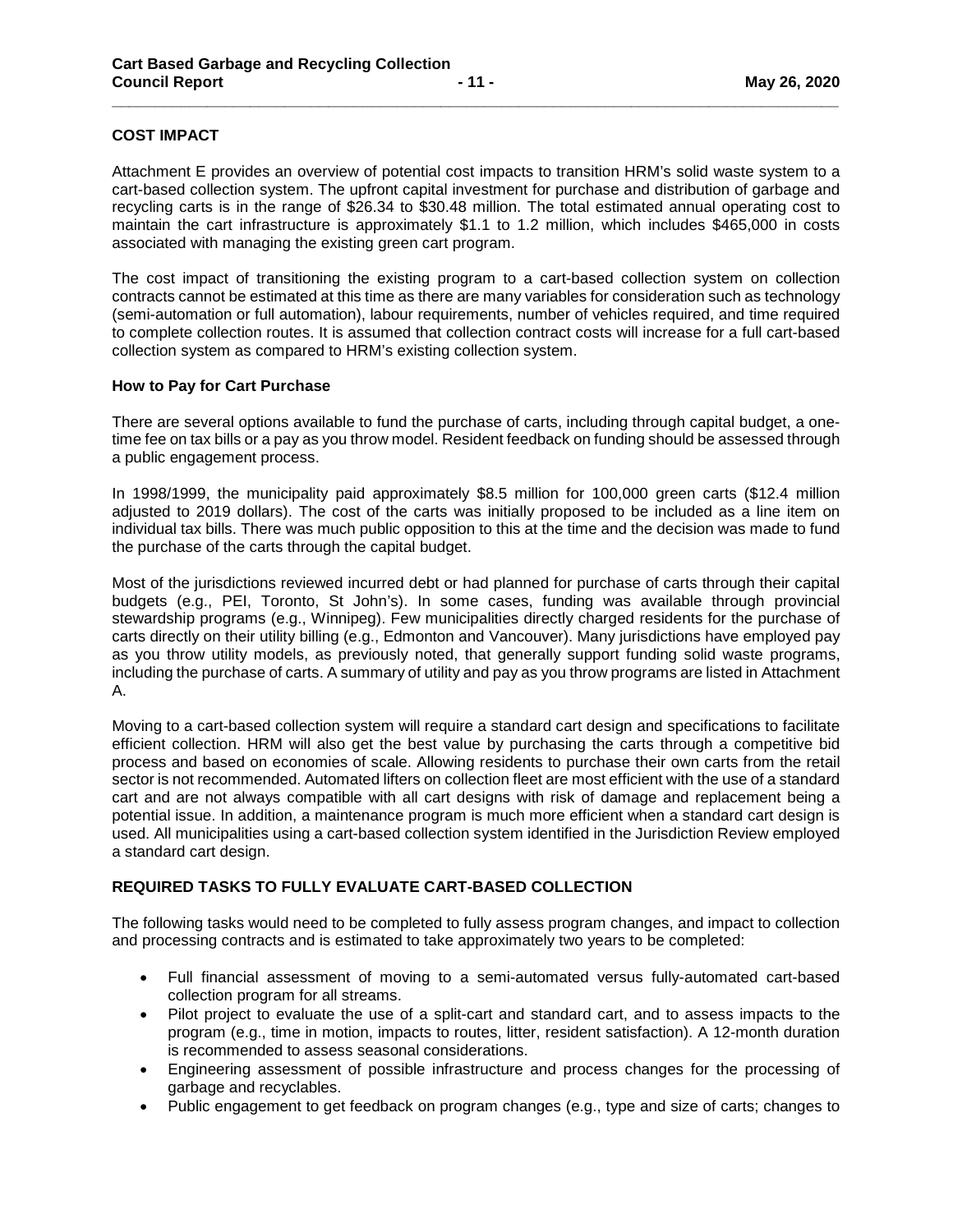collection of bulky items, construction and demolition and tree waste bundles, bagged leaf and yard waste; changes to collection frequency; how carts are to be paid for).

• Development of full Implementation Plan including cart procurement and distribution plan, communication strategy, and implementation schedule.

The estimated costs of these studies and pilot program are estimated to cost in the order of \$990,000 (outlined in Attachment E – Cost Impact).

**\_\_\_\_\_\_\_\_\_\_\_\_\_\_\_\_\_\_\_\_\_\_\_\_\_\_\_\_\_\_\_\_\_\_\_\_\_\_\_\_\_\_\_\_\_\_\_\_\_\_\_\_\_\_\_\_\_\_\_\_\_\_\_\_\_\_\_\_\_\_\_\_\_\_\_\_\_\_\_\_\_\_\_\_**

#### **FINANCIAL IMPLICATIONS**

There are no financial implications associated with this report.

#### **COMMUNITY ENGAGEMENT**

Moving to a cart-based system is a major shift in collection that comes with cost and change in behaviour to the taxpayer. Therefore, community engagement should be an integral part in evaluating a cart-based collection model. Public input should be obtained on items such as the preference of cart type (two carts for recycling or one split cart), financing of the carts, changes to collection frequency, mobility concerns etc. In addition, a pilot program will also assist in gathering data on the impact of moving to a cart-based system, including gaining residents feedback.

#### **ATTACHMENTS**

Attachment A – Jurisdictional Review

Attachment B – Impact on Plastic Bag Reduction

Attachment C – Types of Carts

Attachment D – Methods of Curbside Collection

Attachment E – Cost Impact

A copy of this report can be obtained online at or by contacting the Office of the Municipal Clerk at 902.490.4210.

Report Prepared by: Shannon Betts, Diversion Policy Coordinator, Solid Waste Resource, 902.476.2470 Andrew Philopoulos P.Eng., M.Sc., Manager, Solid Waste Resources, 902.864.6828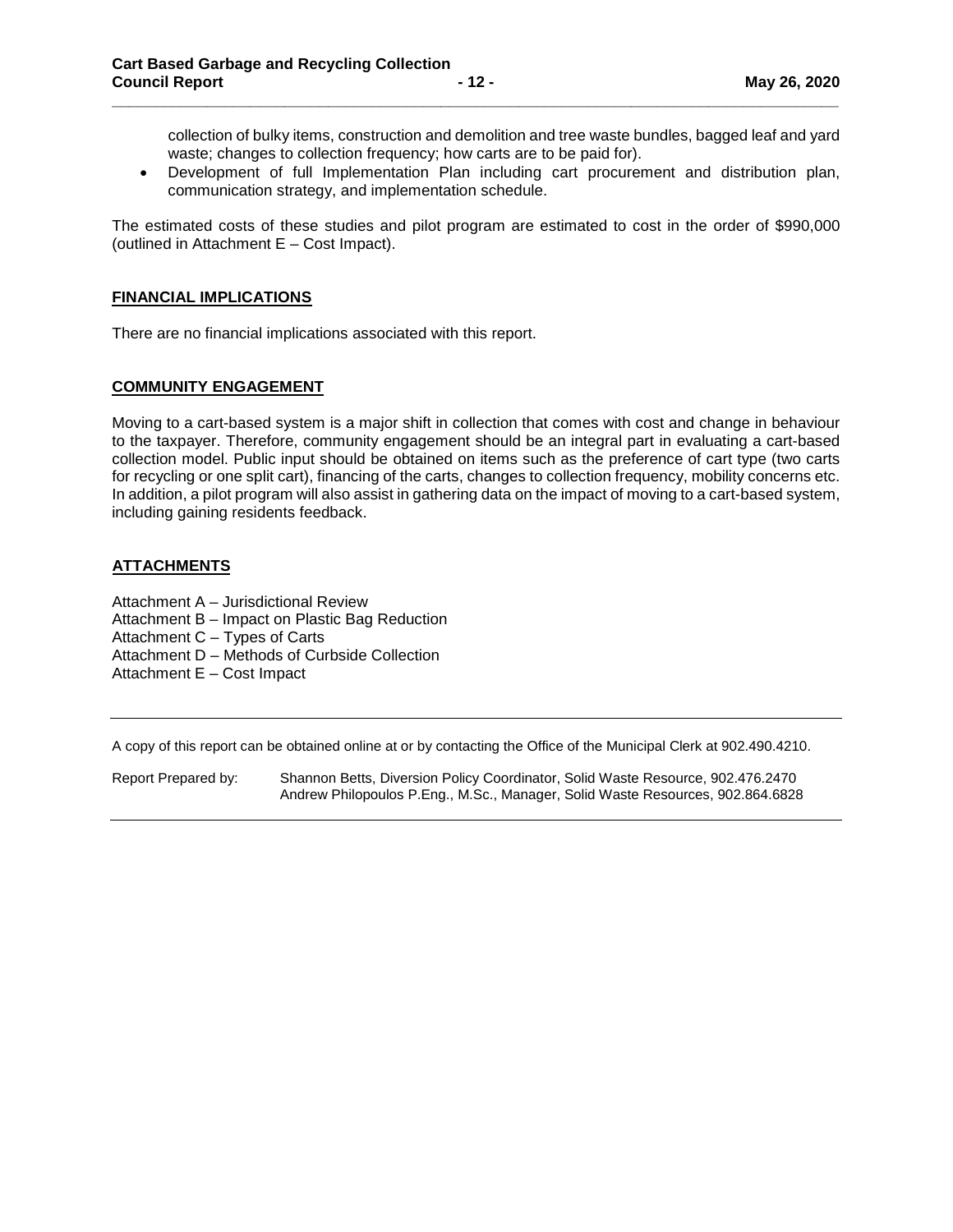## **Attachment A - JURISDICTIONAL REVIEW**

A review of eighteen municipalities across Canada was conducted to identify collection methods for both garbage and recyclables. Table A1 (on next page) provides a summary of information gathered, including the direction given to residents on whether bags should be used in the cart to contain material.

When interviewing other municipalities, it became evident that information on reduction of the use of plastic bags inside garbage carts is anecdotal as the number of bags used was not measured prior to the start of the cart-based collection program for garbage.

Given the variances in the types of programs each of these cities started with, it is difficult to compare how those models would work in HRM. For example, Ontario jurisdictions generally transitioned from blue box programs (not bags) to cart based collection. In the cities surveyed in Saskatchewan and Alberta, carts were implemented when recycling and organics collection programs were first initiated, resulting in substantial increases in diversion rates and participation.

In jurisdictions which require the use of bags in garbage carts, litter prevention and maintenance of cart cleanliness are the primary reasons provided for this direction. In general, bags are prohibited in cart-based recycling collection as the facilities receiving the material are not equipped with a bag breaker which opens the bags prior to sorting. These facilities are designed to receive the materials 'loose' (i.e., not bagged).

## **Utility Models**

Many municipalities operate utility models and bill residents annually for waste collection services based on the size of the cart assigned. Excess bags are sometimes permitted to be placed next to the garbage cart, provided the bag has a sticker purchased from the municipality. This allows some flexibility for occasional excess waste. These programs are often referred to as 'pay as you throw' or 'PAYT' programs and are usually designed to encourage recycling and organics diversion. A summary of rates from the jurisdictions reviewed are included in Table A2 below. For municipalities that do not have utility models, the fee is included in the general tax rate, not as a separate line item.

| <b>CITY</b>             | <b>GARBAGE CART</b>      |                  |                                              | <b>RECYCLING CART</b>    | <b>ORGANICS</b>                        |                            |
|-------------------------|--------------------------|------------------|----------------------------------------------|--------------------------|----------------------------------------|----------------------------|
|                         | Size                     | Cost/month       | Extra bag                                    | Size                     | Cost/month                             | Cost/month                 |
| Calgary, AB             | 240L                     | \$6.85           | Rate pending                                 | 240 L                    | \$8.80                                 | \$8.65                     |
| Lethbridge,<br>AB       | 240/360 L                | \$18.85/\$20.50  | Not permitted                                | 240/360 L                | Included in<br>garbage fee             | n/a                        |
| Vancouver,<br>ВC        | 5 sizes<br>$75 - 360 L$  | $$6.92 - $13.50$ | \$2.00 per bag                               | n/a                      | Provided by<br>Recycle BC <sup>1</sup> | \$11.92                    |
| Winnipeg,<br>MВ         | 240 L/360 L              | \$5.25/\$8.25    | \$20 for 3 bags<br>\$10.50 per<br>bulky item | 240 L/360 L              | Included in<br>garbage fee $2$         | n/a                        |
| Toronto, ON             | 4 sizes<br>$75 - 360 L$  | $$8.30 - $41.39$ | \$5.38 per bag<br>\$15 per bulky<br>item     | 4 sizes<br>$75 - 360 L$  | Included in<br>garbage fee             | Included in<br>garbage fee |
| Region of<br>Peel, ON   | 3 sizes<br>$120 - 360$ L | Tax rate         | \$1.00 per bag                               | 3 sizes<br>$120 - 360$ L | Tax rate                               | Tax rate                   |
| Saskatoon,<br><b>SK</b> | 240/360 L                | Tax rate         | Not permitted                                | 360L                     | \$5.66                                 | \$14.00                    |

#### **Table A2 – Utility Rates and Fees for PAYT programs**

<span id="page-12-0"></span><sup>&</sup>lt;sup>1</sup> Curbside recycling collection in Vancouver is provided by Recycle BC under EPR legislation. <sup>2</sup> Residents are charged a one-time fee of \$16 to change the size of the recycling cart.

<span id="page-12-1"></span>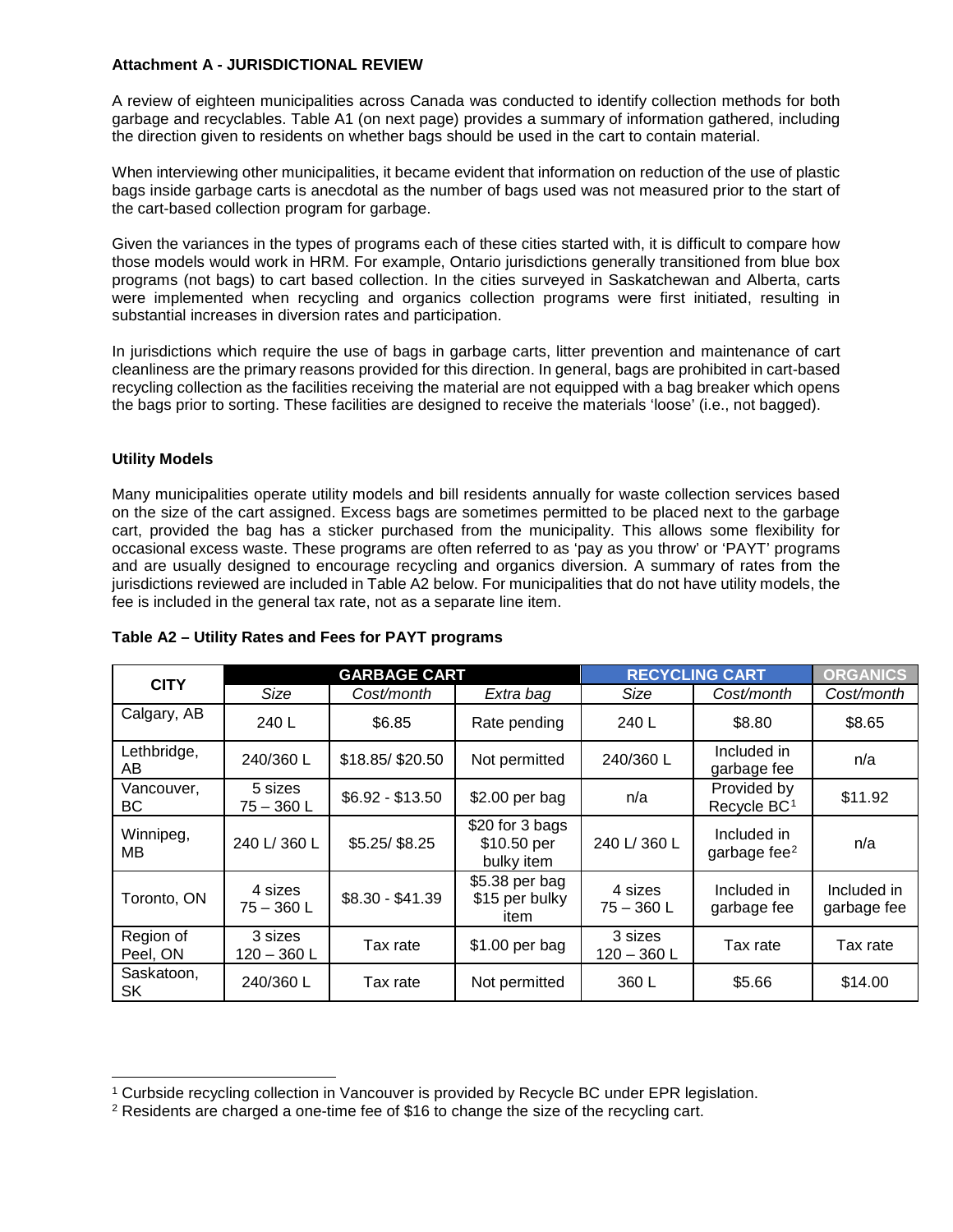<span id="page-13-4"></span><span id="page-13-3"></span><span id="page-13-2"></span><span id="page-13-1"></span><span id="page-13-0"></span>

|                                                 |                         | <b>Organics</b>               | Garbage                                                              |                               |                                                  | <b>Recycling Program</b><br>Single-stream collection unless otherwise stated                                      |                               |                                              |
|-------------------------------------------------|-------------------------|-------------------------------|----------------------------------------------------------------------|-------------------------------|--------------------------------------------------|-------------------------------------------------------------------------------------------------------------------|-------------------------------|----------------------------------------------|
| City                                            | Population <sup>3</sup> | <b>Cart</b>                   | Cart or Bag Collection                                               | <b>Bags Permitted in Cart</b> | <b>Collection Method</b><br>Frequency            | Cart or Bag Collection                                                                                            | <b>Bags Permitted in Cart</b> | <b>Collection Method</b><br>Frequency        |
| Calgary, AB                                     | 1,239,220               | Yes<br>Weekly                 | Cart                                                                 | Optional                      | Fully-automated<br>Bi-weekly                     | Cart                                                                                                              | Prohibited                    | Fully-automated<br>Weekly                    |
| Edmonton, AB                                    | 1,321,426               | Yes<br>Weekly                 | Cart (Pilot)                                                         | Optional                      | Fully-automated<br>Weekly                        | Bag                                                                                                               | n/a                           | Manual<br>Weekly                             |
| Lethbridge, AB                                  | 117,394                 | No                            | Cart                                                                 | Mandatory                     | Semi-automated/manual<br>Bi-weekly               | Cart                                                                                                              | Prohibited                    | Semi-automated/manual<br>Bi-weekly           |
| Regional District of<br>Central Okanagan,<br>BC | 194,882                 | Yes <sup>4</sup><br>Bi-weekly | Cart                                                                 | Optional                      | Weekly                                           | Cart                                                                                                              | Prohibited                    | Bi-weekly                                    |
| Surrey, BC                                      | 517,887                 | Yes<br>Weekly                 | Cart                                                                 | Optional                      | Fully-automated<br>Bi-weekly                     | Cart                                                                                                              | Prohibited                    | Fully-automated<br>Bi-weekly                 |
| City of Vancouver,<br>BC                        | 631,486                 | Yes<br>Weekly                 | Cart                                                                 | Optional                      | Mix of semi/fully-automated<br>Bi-weekly         | <b>Multi-stream collection</b><br>Yellow reusable bag (paper)<br>Blue box (plastic and metal)<br>Grey box (glass) | Prohibited                    | Manual <sup>5</sup><br>Weekly                |
| Winnipeg, MB                                    | 705,224                 | No                            | Cart                                                                 | Optional                      | Fully-automated<br>Weekly                        | Cart                                                                                                              | Prohibited                    | Fully-automated<br>Weekly                    |
| St John's, NL                                   | 205,955                 | No                            | Cart                                                                 | Mandatory                     | Mix of semi/fully-<br>automated/manual<br>Weekly | Two stream Blue Bag<br><b>Cardboard Bundled</b><br>(voluntary participation)                                      | n/a                           | Manual<br>Bi-weekly                          |
| Guelph, ON                                      | 151,984                 | Yes<br>Weekly                 | Cart                                                                 | Optional                      | Fully-automated<br>Bi-weekly                     | Cart                                                                                                              | Prohibited                    | Fully-automated<br>Bi-weekly                 |
| Ottawa, ON                                      | 934,243                 | Yes<br>Weekly                 | <b>Bags</b><br>(Carts to be implemented in<br>future for multi-unit) | n/a                           | Manual<br>Bi-weekly                              | <b>Multi-stream collection</b><br>Black box (paper)<br>Blue box (containers)                                      | Prohibited                    | Manual<br>Weekly - alternating<br>black/blue |
| Region of Peel, ON                              | 1,381,739               | Yes<br>Weekly                 | Cart                                                                 | Preferred                     | Fully-automated/manual<br>Bi-weekly              | Cart                                                                                                              | Prohibited                    | Fully-automated/manual<br>Bi-weekly          |
| Sault Ste. Marie,<br>ON                         | 78,159                  | No                            | Cart                                                                 | Optional                      | Fully-automated<br>Weekly                        | <b>Multi-stream collection</b><br>Split body cart<br>(Containers/Paper)                                           | Prohibited                    | Fully-automated<br>Weekly                    |
| Toronto, ON                                     | 2,731,571               | Yes<br>Weekly                 | Cart                                                                 | Optional                      | Mix of semi/fully-automated<br>Bi-weekly         | Cart                                                                                                              | Optional                      | Mix of semi/fully-automated<br>Bi-weekly     |
| PEI                                             | 142,907                 | Yes<br>Weekly                 | Cart                                                                 | Optional <sup>6</sup>         | Semi-automated/cart tipper<br>Weekly             | <b>Multi-stream collection</b><br>Bags                                                                            | n/a                           | Manual<br>1 x per month                      |
| Gatineau, QC                                    | 276,245                 | Yes<br>Weekly                 | Cart                                                                 | Optional                      | Bi-weekly                                        | Cart                                                                                                              | Prohibited                    | Bi-weekly                                    |
| Montreal, QC                                    | 1,704,694               | Yes<br>Weekly                 | Mainly bag-based; Carts for<br>buildings over 9 units                | n/a                           | Manual/semi-automated<br>Weekly                  | Mix of carts and boxes                                                                                            | Optional                      | Manual/semi-automated<br>Weekly              |
| Regina, SK                                      | 215,106                 | No                            | Cart                                                                 | Mandatory                     | Mix of semi/fully-automated<br>Weekly            | Cart                                                                                                              | Prohibited                    | Mix of semi/fully-automated<br>Bi-weekly     |
| Saskatoon, SK                                   | 246,376                 | Yes<br>Bi-weekly <sup>7</sup> | Cart                                                                 | Mandatory                     | Fully-automated<br>Bi-weekly                     | Cart                                                                                                              | Prohibited                    | Fully-automated<br>Bi-weekly                 |

<sup>3</sup> Statistics Canada Census Profile, 2016 Census

<sup>4</sup> Yard waste only

<sup>5</sup> Collection of recyclables is provided by and fully funded by Recycle BC

 $6$  Residents can place 2 clear bags for excess waste next to cart

<sup>7</sup> Service provided May – October on a subscription basis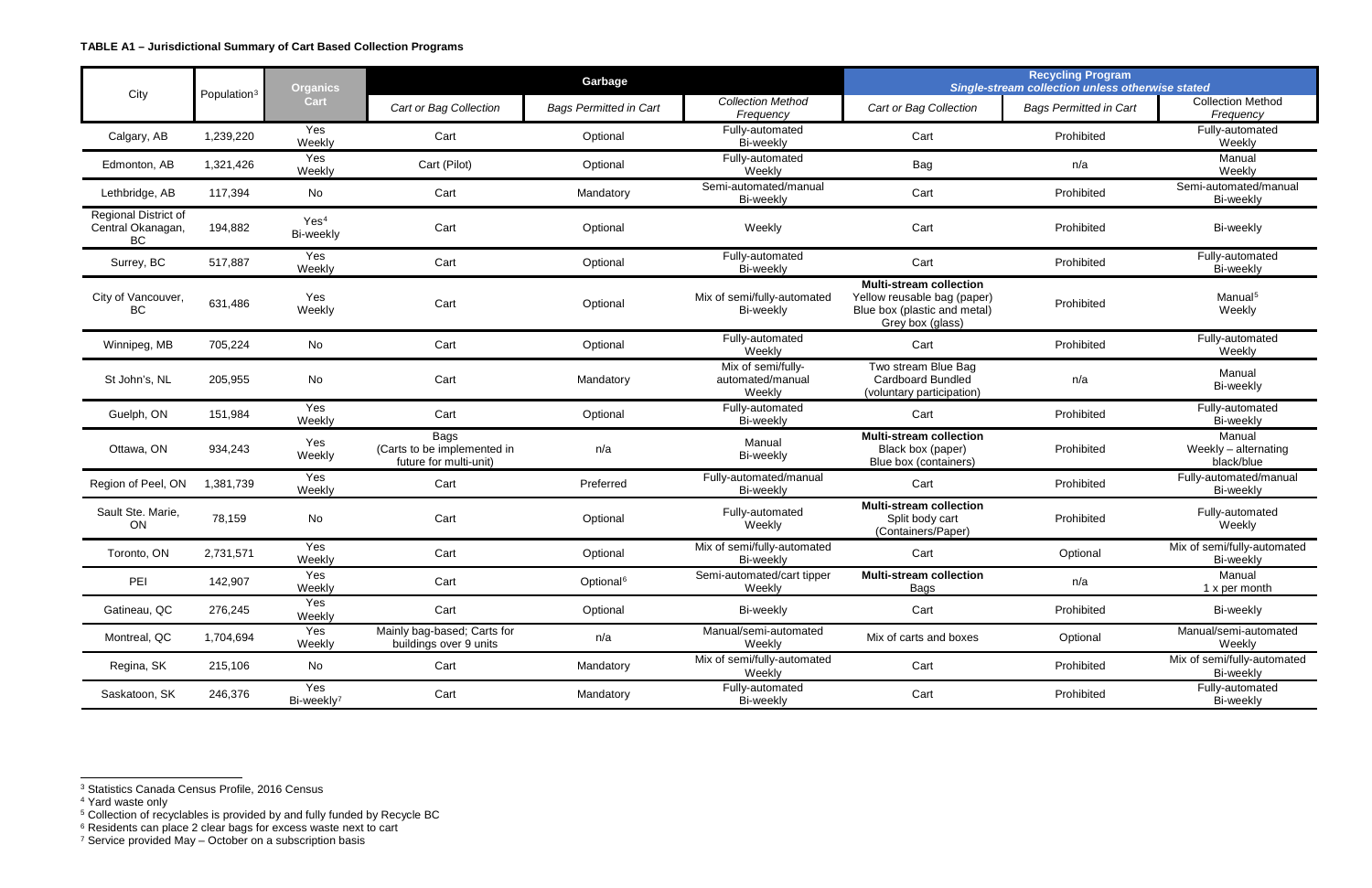# **Attachment B – Impact on Plastic Bag Reduction**

Key assumptions in this analysis include:

- No bags (i.e. 'kitchen catchers') are used to line household garbage or recycling receptacles inside the home
- The multi-stream recycling system is maintained (i.e., paper steam, container steam) requiring the use of two carts or a split cart
- Standard blue bags will be used for paper collection in lieu of retail plastic bags<br>• Based on annual curbside monitoring conducted by Solid Waste staff since 2
- Based on annual curbside monitoring conducted by Solid Waste staff since 2016, households place an average of 2.22 bags of garbage bi-weekly (57.72 per year) and 1.58 bags of recycling weekly (82.16 per year) for collection.
- The cost of bags was compiled through a scan of local retail locations and includes HST; (Tables B3 and B4 below provide a summary of the analysis).
- The weights of clear and blue bags vary depending on the thickness of the resin. Bags with a thickness between 0.75 – 2.5 mil range in weight between 14 and 40 grams depending on the size of the bag (24" x 28" - 31" x 42"). For this comparison, an average weight of 28 grams is used (1.25 mil bag, 33" x 33").
- The estimated cost of the cart is based on information gathered in the Jurisdictional Review and includes net HST (240 L cart = \$68; 360 L cart = \$88; and 360 L split-cart = \$115).
- The cart weights used for comparison were provided by IPL Plastics (240 L cart = 14 kg; 360 L cart = 16 kg; and 360 L split-cart = 19 kg).

The payback on the purchase of carts based on moving to a bag free solid waste system is shown in Table B1 by comparing the cost of the carts (proposed system) to the estimated annual cost of plastic bags (current system) per household for the garbage and recycling streams. For comparison, a range and average cost has been shown.

|                  |                     |                              |                              | Payback                      |                             |  |  |  |  |
|------------------|---------------------|------------------------------|------------------------------|------------------------------|-----------------------------|--|--|--|--|
| <b>Stream</b>    | Annual cost of      | <b>Cost of Carts</b>         |                              |                              |                             |  |  |  |  |
|                  | bags                | 240 L Cart                   | 240 L x 2 carts              | <b>360 L Cart</b>            | 360 L Split-Cart            |  |  |  |  |
|                  |                     | \$68                         | \$136                        | \$88                         | \$115                       |  |  |  |  |
|                  | $Avg = $14.68$      | 4.6 years                    |                              | 4.0 years                    |                             |  |  |  |  |
| Garbage          | $($5.16 - $34.42)$  | $(2.0 - 13.2 \text{ years})$ | n/a                          | $(2.6 - 17.0 \text{ years})$ | n/a                         |  |  |  |  |
|                  | $Avg = $21.93$      |                              | 6.2 years                    |                              | 5.2 years                   |  |  |  |  |
| <b>Recycling</b> | $($12.98 - $33.84)$ | n/a                          | $(4.0 - 10.5 \text{ years})$ | n/a                          | $(3.4 - 8.8 \text{ years})$ |  |  |  |  |

## **TABLE B1 – Comparison of Cost of Bags Per Household to Cost of Carts**

The number of years it would take to see a net reduction in plastic consumption based on moving to a bag free solid waste system is shown in Table B2. The analysis is based on comparing the weight of the plastic carts (proposed system) to the annual estimated weight of plastic bags (current system) used per household for the garbage and recycling streams.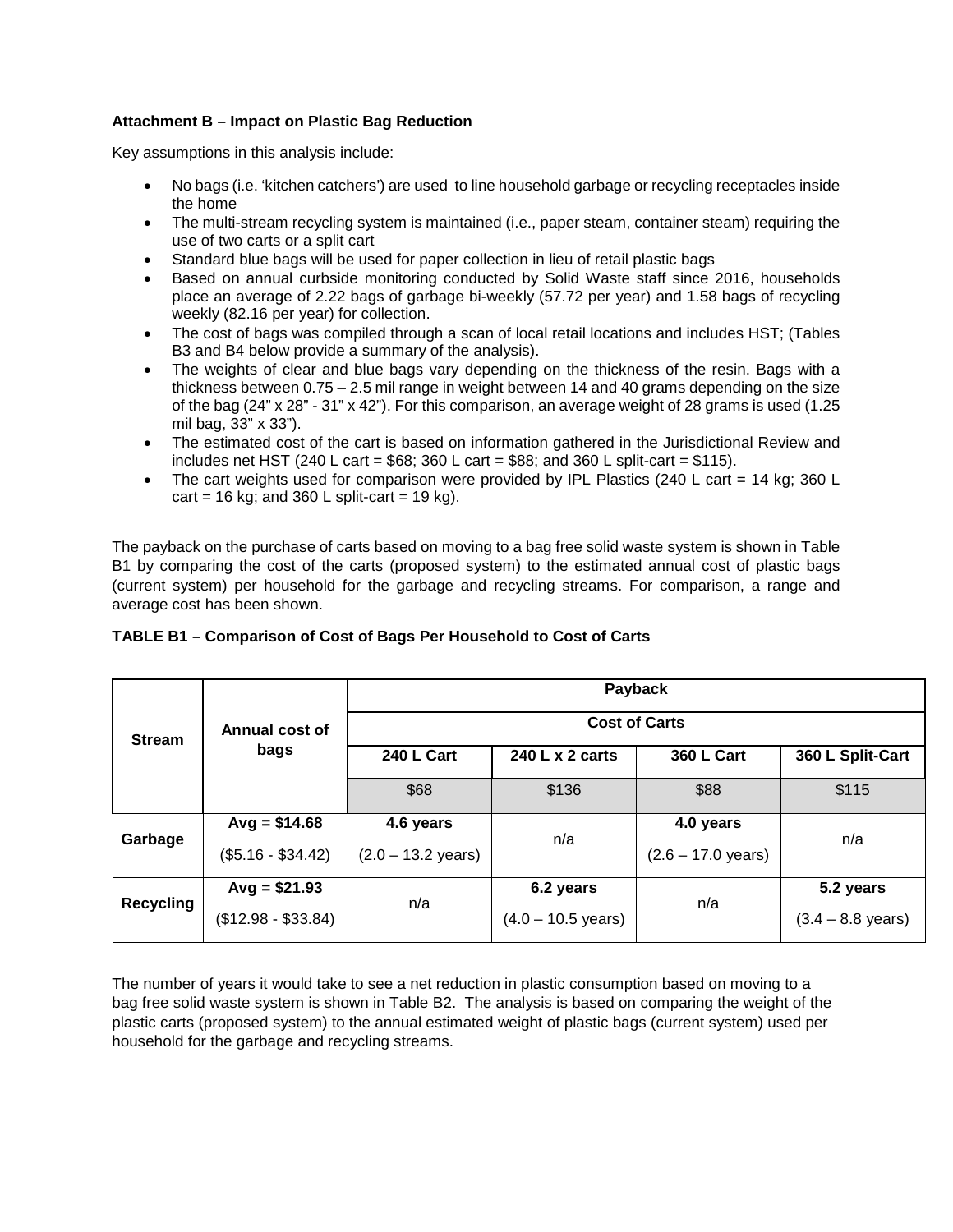**TABLE B2 – Comparison of Plastic Consumption: Weight of Plastic Bags Per Household to Weight of Carts**

|                  |                  | Number of years required to see plastic reduction/savings<br><b>Weight of Carts</b> |                              |                            |                              |  |  |
|------------------|------------------|-------------------------------------------------------------------------------------|------------------------------|----------------------------|------------------------------|--|--|
| <b>Stream</b>    | Annual weight of |                                                                                     |                              |                            |                              |  |  |
|                  | bags used (kg)   | 240 L Cart                                                                          | 240 L x 2 carts              | <b>360 L Cart</b>          | 360 L Split-Cart             |  |  |
|                  |                  | $14$ kg                                                                             | 28 kg                        | 16 kg                      | 19 <sub>kg</sub>             |  |  |
| Garbage          | Avg 1.6 kg       | 8.75 years                                                                          | n/a                          | 10 years                   | n/a                          |  |  |
|                  | $(0.8 - 2.3$ kg) | $(6.1 - 17.5 \text{ years})$                                                        |                              | $(8.2 - 20 \text{ years})$ |                              |  |  |
|                  | Avg 2.3 kg       | n/a                                                                                 | 12.2 years                   | n/a                        | 8.3 years                    |  |  |
| <b>Recycling</b> | $(1.1 - 3.2$ kg) |                                                                                     | $(8.8 - 25.5 \text{ years})$ |                            | $(5.9 - 17.3 \text{ years})$ |  |  |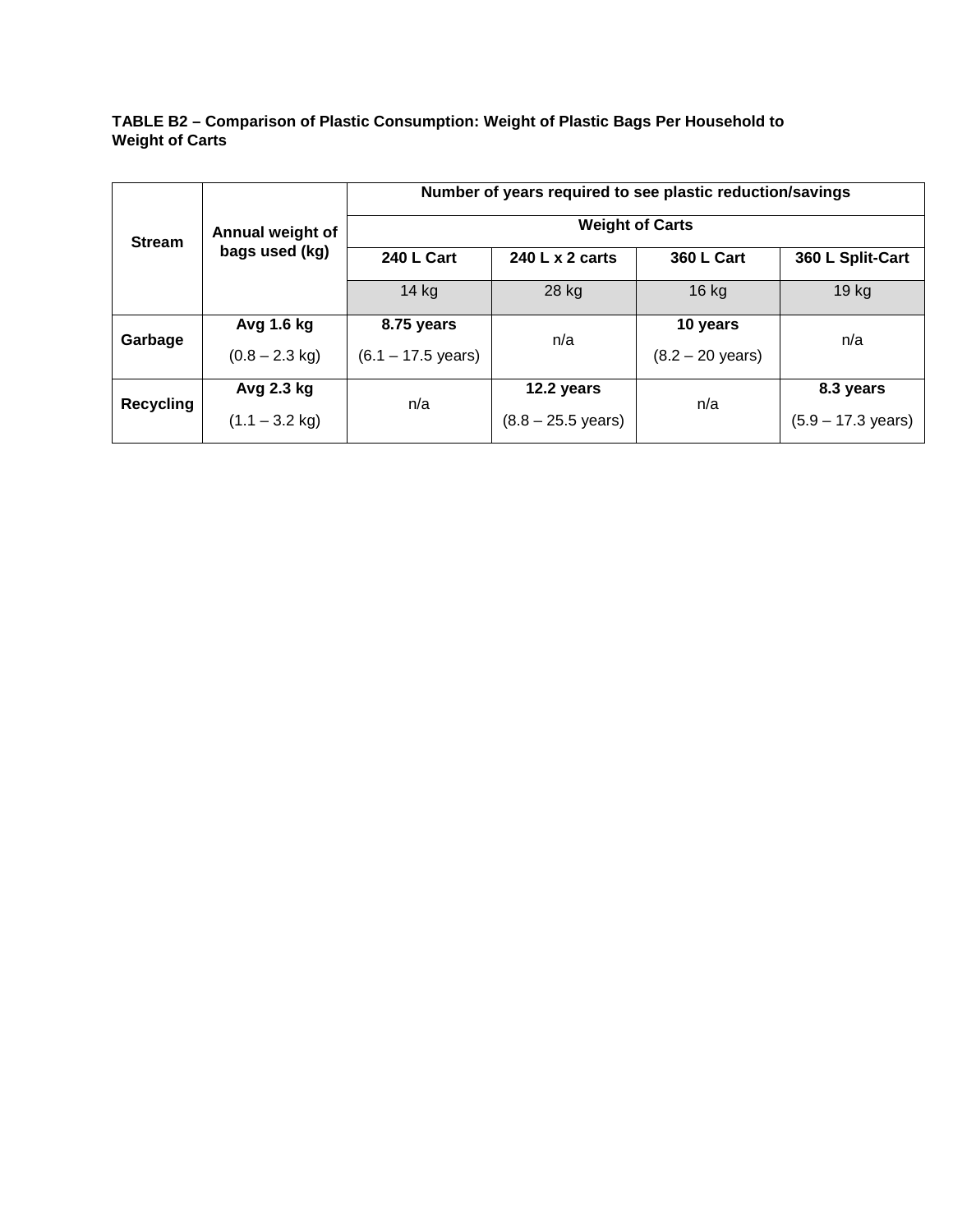| <b>Average Annual Household Cost of Blue Bags</b> |             |           |                         |         |                    |
|---------------------------------------------------|-------------|-----------|-------------------------|---------|--------------------|
| <b>Brand</b>                                      | <b>Size</b> | # per box | <b>Price</b><br>Inc HST | Per bag |                    |
| Al-Pack                                           | Medium      | 80        | \$12.64                 | \$0.16  |                    |
| Kirkland                                          | Regular     | 80        | \$15.97                 | \$0.20  |                    |
| Al-Pack                                           | Medium      | 40        | \$8.38                  | \$0.21  |                    |
| <b>Great Value</b>                                | Regular     | 30        | \$6.87                  | \$0.23  |                    |
| <b>GLAD</b>                                       | Tall        | 50        | \$11.47                 | \$0.23  |                    |
| <b>Great Value</b>                                | Large       | 30        | \$7.13                  | \$0.24  |                    |
| Frank                                             | Large       | 30        | \$8.04                  | \$0.27  |                    |
| <b>GLAD</b>                                       | Large       | 30        | \$10.32                 | \$0.34  |                    |
| <b>GLAD</b>                                       | Large       | 60        | \$22.97                 | \$0.38  |                    |
| <b>GLAD</b>                                       | Regular     | 60        | \$24.71                 | \$0.41  | <b>Annual Cost</b> |
| Bags used per year                                |             | 82.16     | Min                     | \$0.16  | \$12.98            |
|                                                   |             |           | Avg                     | \$0.27  | \$21.93            |
|                                                   |             |           | <b>Max</b>              | \$0.41  | \$33.84            |

# **Table B3 - Average Annual Household Cost of Blue Bags**

# **Table B4 - Average Annual Household Cost of Clear Bags**

| <b>Average Annual Household Cost of Clear Bags</b> |             |           |                         |         |                    |
|----------------------------------------------------|-------------|-----------|-------------------------|---------|--------------------|
| <b>Brand</b>                                       | <b>Size</b> | # per box | <b>Price</b><br>Inc HST | Per bag |                    |
| <b>Great Value</b>                                 | Regular     | 100       | \$8.94                  | \$0.09  |                    |
| <b>Great Value</b>                                 | Large       | 80        | \$7.21                  | \$0.09  |                    |
| <b>Great Value</b>                                 | Tall        | 60        | \$7.21                  | \$0.12  |                    |
| <b>Great Value</b>                                 | Regular     | 40        | \$6.41                  | \$0.16  |                    |
| no name                                            | Regular     | 40        | \$7.46                  | \$0.19  |                    |
| Al-Pack                                            | Medium      | 40        | \$8.38                  | \$0.21  |                    |
| Kirkland                                           | Regular     | 60        | \$13.56                 | \$0.23  |                    |
| <b>GLAD</b>                                        | Tall        | 30        | \$8.61                  | \$0.29  |                    |
| <b>GLAD</b>                                        | Large       | 30        | \$10.32                 | \$0.34  |                    |
| <b>Great Value</b>                                 | X-Large     | 20        | \$7.21                  | \$0.36  |                    |
| Frank                                              | Giant       | 30        | \$11.49                 | \$0.38  |                    |
| <b>GLAD</b>                                        | X-Large     | 20        | \$11.93                 | \$0.60  | <b>Annual Cost</b> |
| Bags used per year                                 |             | 57.72     | Min                     | \$0.09  | \$5.16             |
|                                                    |             |           | Avg                     | \$0.25  | \$14.68            |
|                                                    |             |           | <b>Max</b>              | \$0.60  | \$34.42            |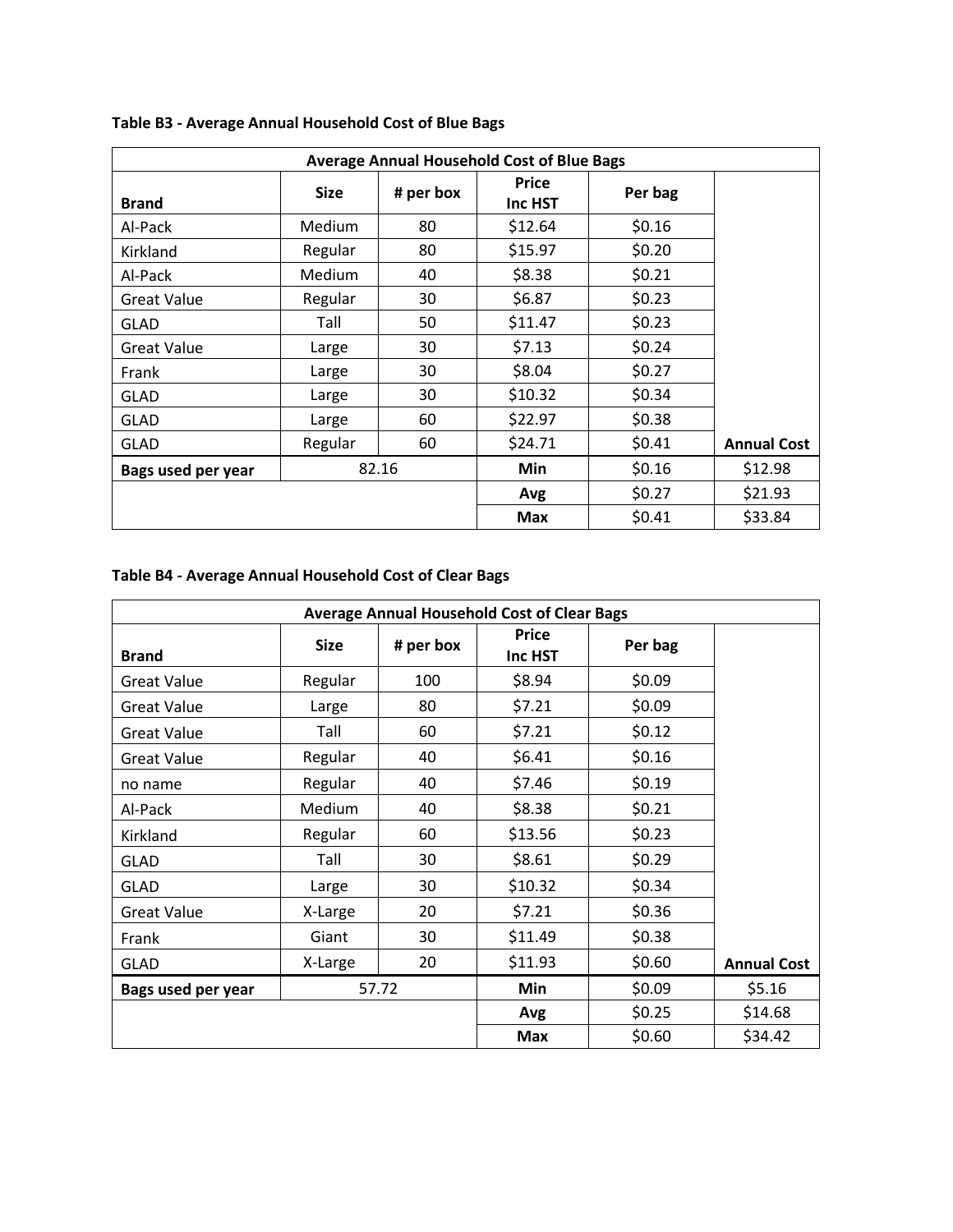## **Attachment C - Types of Carts**

The size of carts offered vary between jurisdictions, with 240 L and 360 L being the most common. Estimated capacities for carts, based on a standard size bag<sup>[1](#page-17-0)</sup> are:

120 L cart =  $1 - 2$  bags 240 L cart =  $3 - 4$  bags  $360$  L cart =  $4 - 5$  bags



*Figure C1: Waste cart sizes from left to right: 360 L, 240 L, 180 L, 120 L, 80 L. Yellow arrow indicates the size of an HRM green cart. Photo credit: City of Surrey, BC*

Radio Frequency Identification  $(RFID)^2$  $(RFID)^2$  tags are being used more frequently as an asset management tool, to verify service<sup>[3](#page-17-2)</sup> (i.e., missed collection), participation rates and truck location/routing in real time. RFID tags transmit data through radio waves to handheld devices or a reader on the truck. RFID tags can also notify the driver of a fully-automated truck if they attempt to collect the wrong bin (i.e., recycling cart into a garbage truck). Using cellular data, RFID data can also be transmitted in real time to dispatch or customer service staff.

Proper placement of carts curbside for collection is important, especially in a fully-automated collection program (Figure C2). This includes clearance for the automated arm to pick each bin up and lids facing the proper direction to allow tipping into the collection vehicle. Carts must be placed on a flat surface (i.e. not on a snowbank). Parked cars and narrow streets can also inhibit collection and require the operator to exit the vehicle and move the cart.

<span id="page-17-0"></span><sup>1</sup> [Region of Peel, Using Your Carts;](http://www.peelregion.ca/waste/carts/) bag sizes range between 45 – 90 L

<span id="page-17-1"></span><sup>2</sup> HRM's initial green cart purchase included RFID tags. Since collection vehicles were not equipped with the appropriate readers, the technology was never utilized. Green carts are currently tracked using a unique serial number, recorded on delivery.<br><sup>3</sup> [How RFID Technology is Evolving in the Waste and Recycling Industry. Waste 360, 2017](https://www.waste360.com/fleets-technology/how-rfid-technology-evolving-waste-and-recycling-industry)

<span id="page-17-2"></span>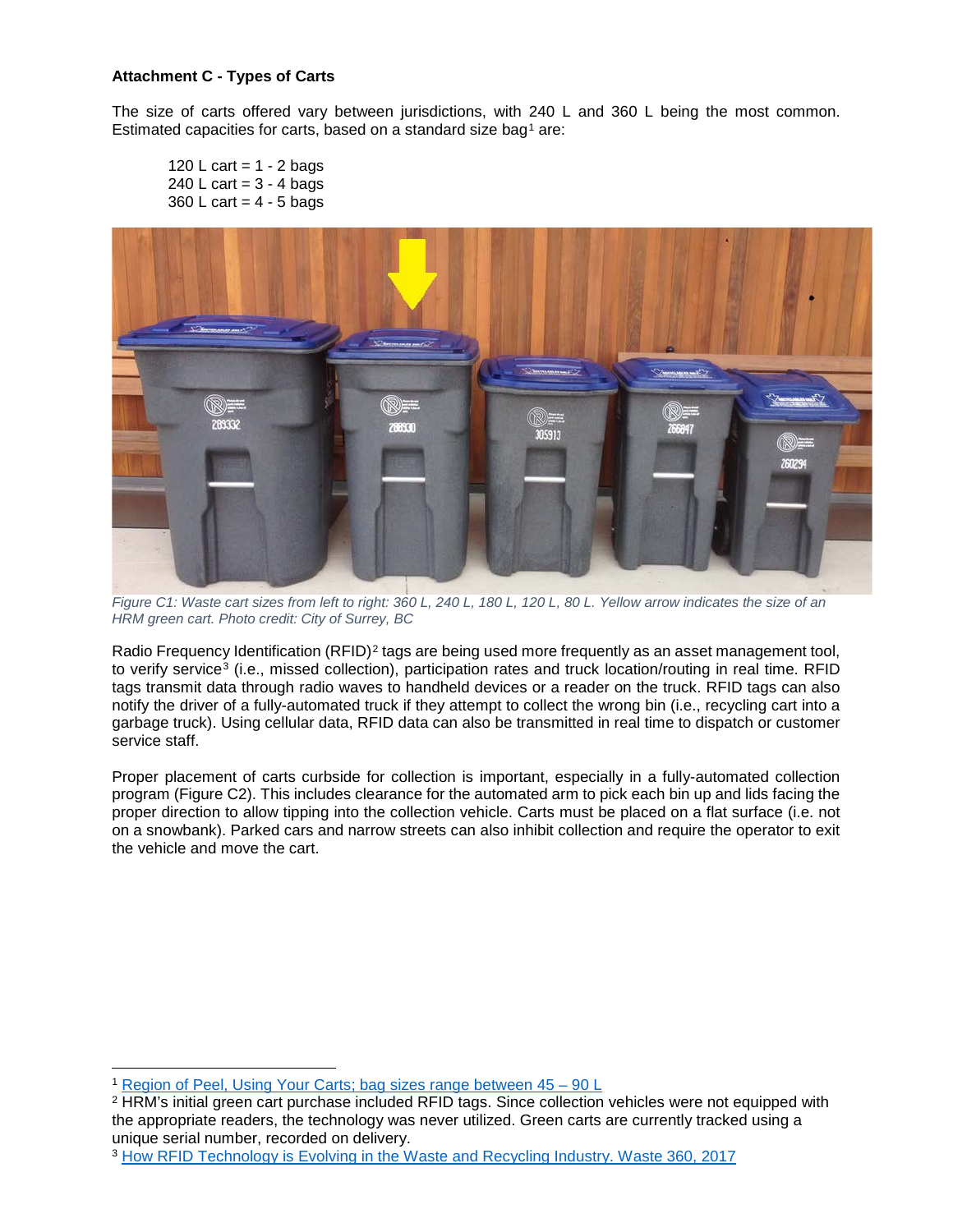

*Figure C2: Required curbside set out. Photo credit: Vancouver, BC*

## **1.2 Split Recycling Cart for Multi-Stream Recycling Collection**

Single stream or co-mingled recycling contains a mix of plastic, metal and glass containers as well as paper products and cardboard collected together. Multi-stream systems require the resident to keep plastic, metal and glass separate from the paper and cardboard. Materials from multi-stream programs have been shown to yield higher quality recyclable products and higher value in recycling markets.

Of the jurisdictions reviewed, the City of Sault Ste. Marie, is the only multi-stream recycling program which uses a split body cart and collects using a split body truck. This is unique in Canada, and only a few municipalities in California are known to use this method of collection. The split cart has a divider down the middle and two separate lids which can be colour coded and stamped to identify appropriate materials (Figure C3). This facilitates a two-stream collection system (plastic, metal and glass containers on one side and paper/cardboard on the other side).



*Figure C3: Split Body Recycling cart – 360 L total capacity. Photo credit: Sault Ste, Marie, ON*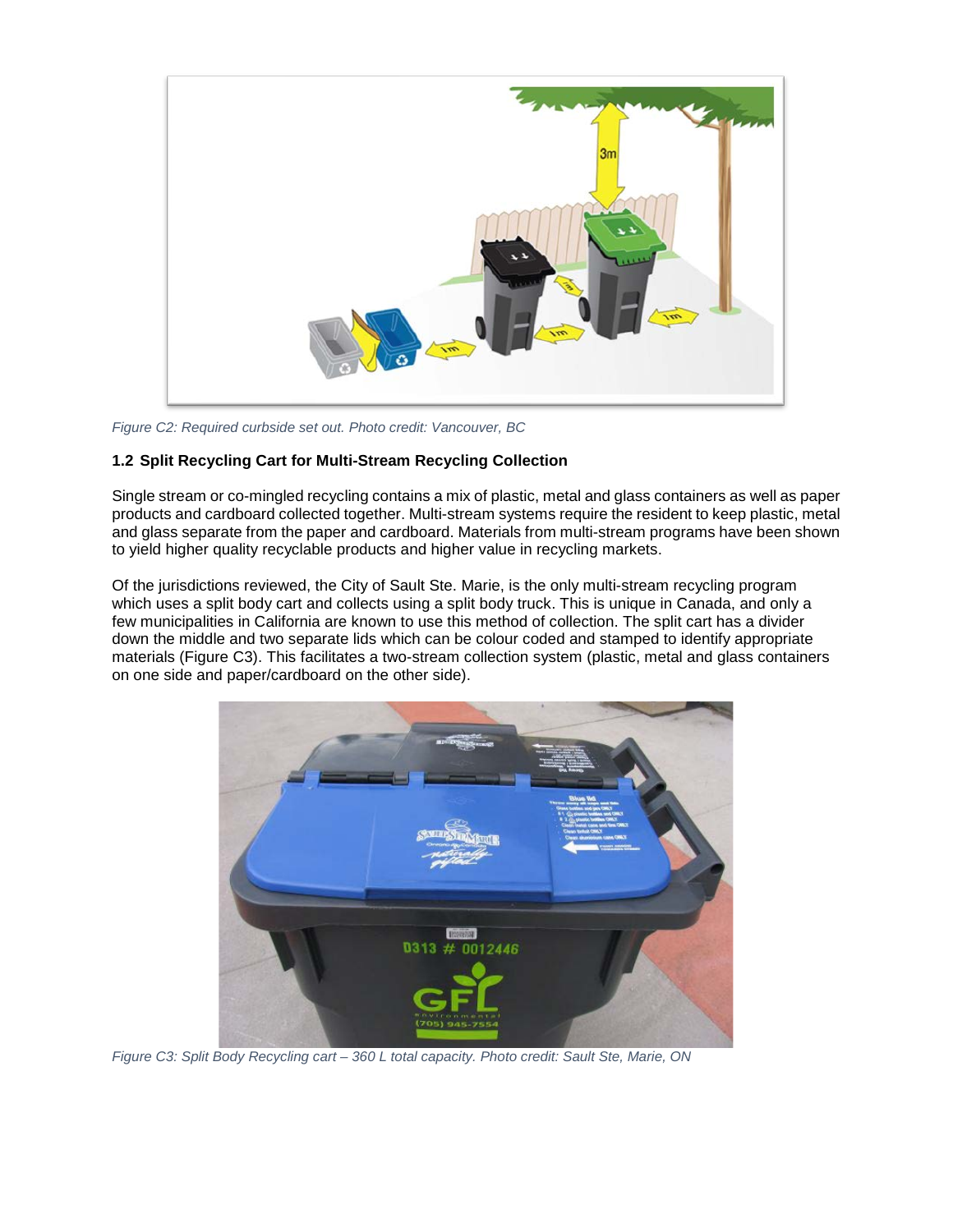## **Attachment D - Methods of Curbside Collection**

Manual collection (Figure D1) is typically completed with a two-person crew (driver and helper) using a rear load packing truck. The driver stops at each collection point, and the helper collects the garbage bags. When heavier or bulky items are present, the driver will exit the truck to assist.



*Figure D1: Manual collection of garbage in HRM. Two-person crew consists of a driver and 'helper'.*

Semi-automated collection (Figure D2) can accommodate tipping of a cart by use of a hydraulic tipper. Crews must exit the vehicle to wheel the cart to the tipper, engage it and return it to the curb.



*Figure D2: Semi-automated collection. Helper moves cart from the curb to a hydraulic tipper on the back of the truck. Cart is then returned to the curb.*

Both manual (bags) and semi-automated (cart) collection can be completed by one worker per vehicle. Usually this is facilitated using collection vehicles that have side loading compartments (see Figure D3). For recycling collection in HRM, some collection vehicles are configured with the two compartments on the side of the truck such that one worker is utilized for collection. These trucks can be driven from the right side of the vehicle.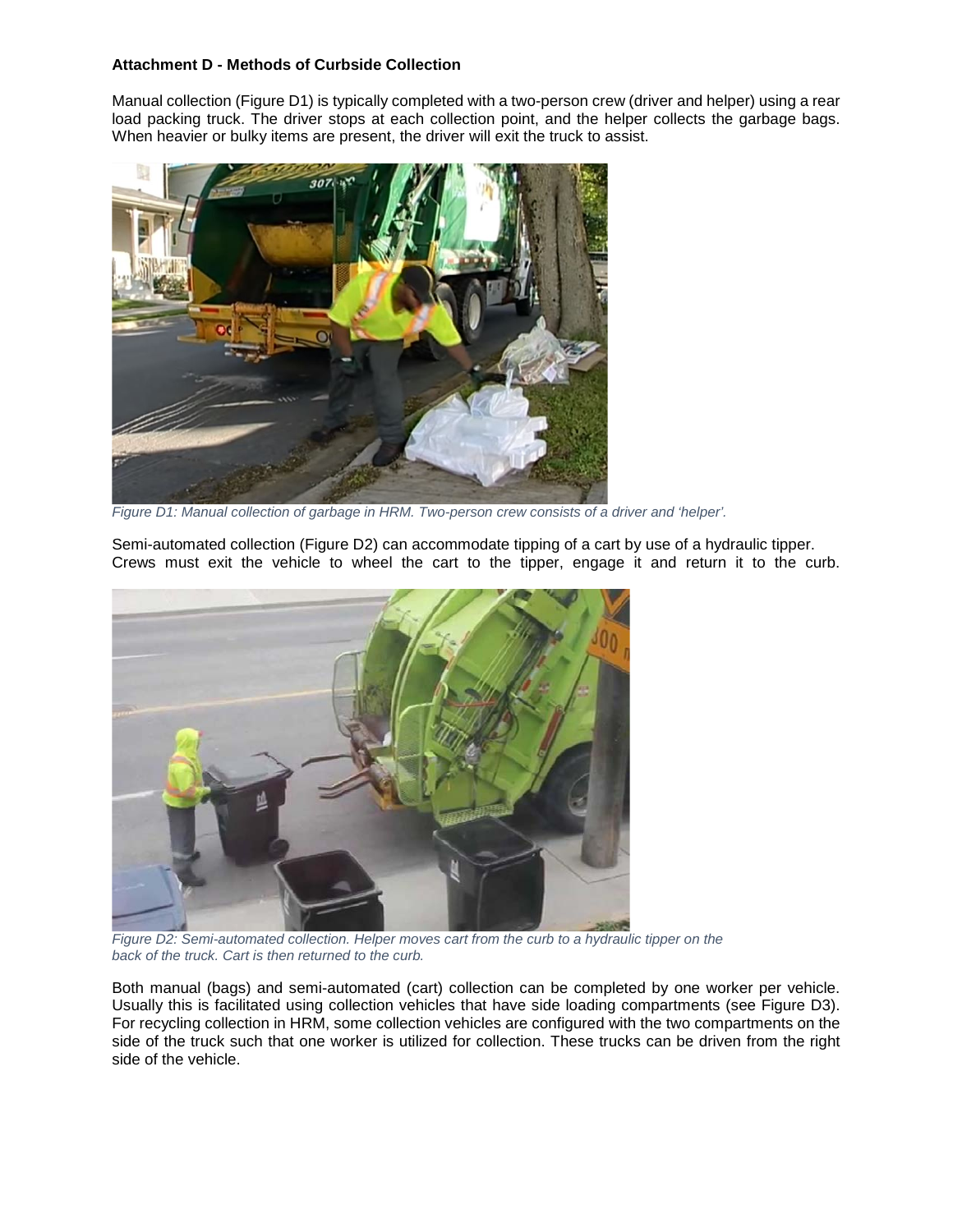

*Figure D3: Side-loading recycling collection vehicle for manual collection. Compartments keep blue bags and paper recycling separate in the body of the truck.* 

Fully automated collection (Figure D4) utilizes trucks fitted with a hydraulic arm that is operated from the cab of the truck. The operator moves the arm using a joystick controller to pick up the waste cart, empty it, and put it back in place. This type of collection is the least labour intensive, only requiring one operator.



*Figure D4: Fully-automated collection. Operator does not leave the cab of the truck. Controls an arm which picks the cart up and tips into the truck.*

During the jurisdictional scan and review of literature<sup>[1](#page-20-0)</sup>, further insight was gathered on the benefits and challenges with the various collection methods used across the country. These are summarized below (Table D1).

<span id="page-20-0"></span><sup>1</sup> [Thinking "Beyond the Box". York University, 2018](https://resource-recycling.com/recycling/wp-content/uploads/sites/3/2018/06/York-University-Beyond-the-Box-Study-final-1.pdf)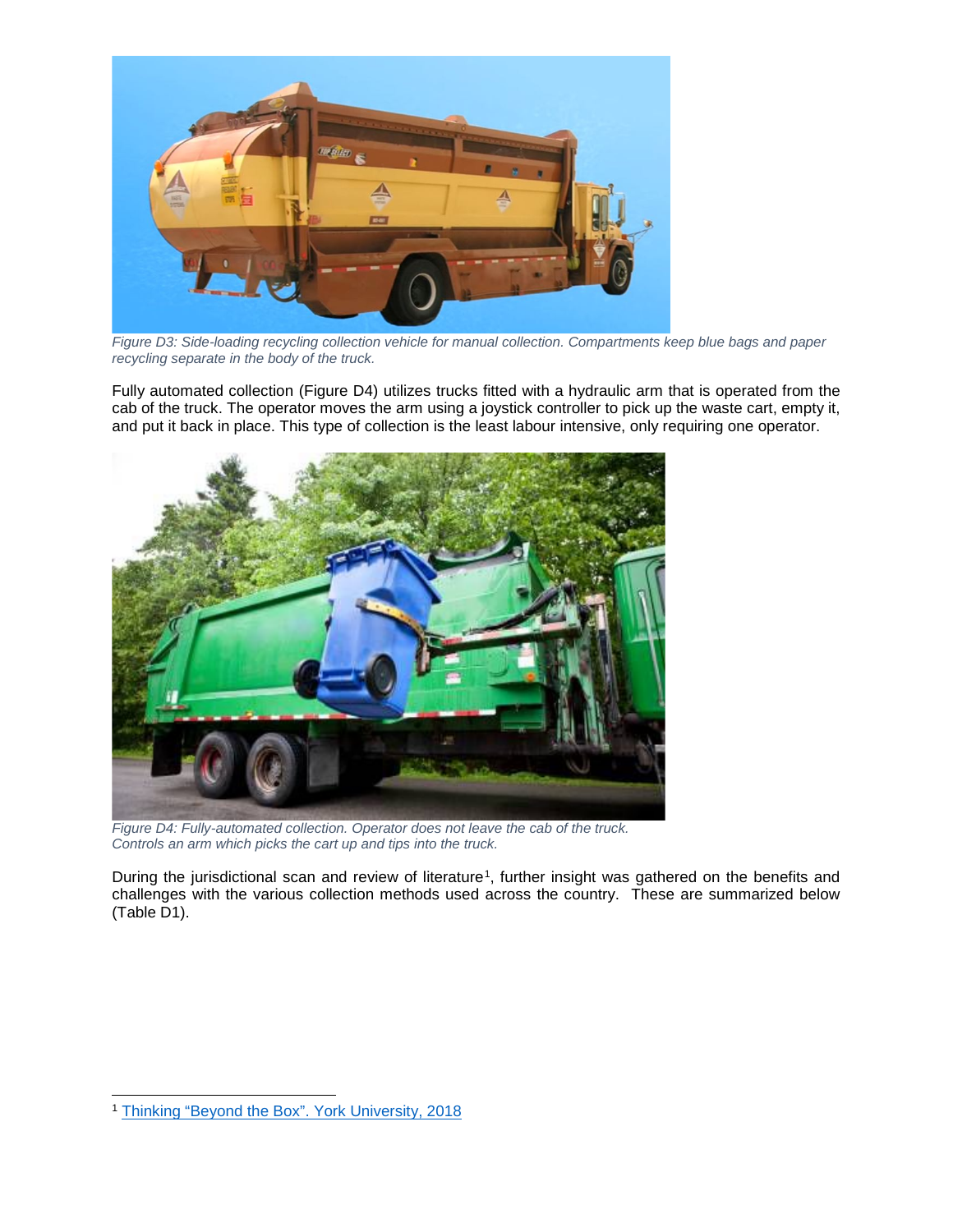## **TABLE D1 – Curbside Collection Methods Table of Benefits and Challenges**

| <b>METHOD</b>              | <b>DESCRIPTION</b>                                                                                                                                                                                                                                                                                   | <b>BENEFITS</b>                                                                                                                                                                                                                                                                                                                                                                                                                                     | <b>CHALLENGES</b>                                                                                                                                                                                                                                                                                                                                                                                              |
|----------------------------|------------------------------------------------------------------------------------------------------------------------------------------------------------------------------------------------------------------------------------------------------------------------------------------------------|-----------------------------------------------------------------------------------------------------------------------------------------------------------------------------------------------------------------------------------------------------------------------------------------------------------------------------------------------------------------------------------------------------------------------------------------------------|----------------------------------------------------------------------------------------------------------------------------------------------------------------------------------------------------------------------------------------------------------------------------------------------------------------------------------------------------------------------------------------------------------------|
| <b>Manual</b>              | Bags, cans or boxes are used to contain material<br>Manually lifted by collection staff and tossed/emptied<br>into the hopper or compartment of a vehicle<br>Typically requires two-person crew per collection<br>vehicle: driver and helper                                                         | Quickest and overall least expensive method of collection - lowest equipment<br>costs<br>Allows for inspection of contents to ensure proper sorting<br>Bags offer flexibility in capacity and facilitates multi-stream recycling<br>Bags contain material to prevent litter from blowing<br>Allows for collection of bulky items and bundles of renovation debris in the<br>same vehicle<br>Lowest equipment costs (rear-pack vehicle) <sup>2</sup> | Higher rates of worker injury<br>Open boxes (recycling) can contri<br>Bags may be broken open by bird<br>Not conducive to collecting materi                                                                                                                                                                                                                                                                    |
| Semi-<br><b>Automated</b>  | Material is contained in a high capacity, wheeled-cart<br>which is designed to latch on to the lifting system<br>Collection staff leave the vehicle and wheel the cart to<br>the vehicle where it is tipped using a hydraulic<br>mechanism<br>Requires one or two-person crew per collection vehicle | Uniform volume/set out at each home<br>Reduction in worker injury<br>Rear loading trucks are more adaptable to narrow streets<br>Rear-pack vehicles can be modified through addition of a lifting mechanism                                                                                                                                                                                                                                         | Carts limit the ability to view mate<br>sorting<br>May limit ability to collect bulky ite                                                                                                                                                                                                                                                                                                                      |
| Fully-<br><b>Automated</b> | Wheeled carts are picked up using an automated arm,<br>controlled by a joystick from the cab of the truck<br>Requires one-person crew per collection vehicle                                                                                                                                         | Safest method of curbside collection for workers<br>More time efficient than semi-automated collection (time in motion)<br>Requires fewer staff - least labour intensive<br>Allows for Radio Frequency Identification (RFID) tracking to monitor<br>participation rates; may allow video camera for material inspection                                                                                                                             | Impediments include tree canopy,<br>can impact collection<br>Specific cart placement at the curl<br>education and uniformity is key<br>Operator still must get out of the ti<br>automation if exceptions are high)<br>Limits the ability to pick-up bulky it<br>Storage of multiple carts on reside<br>narrow lots can be a concern<br>Not suited for narrow streets or ar<br>Estimated 20% higher vehicle cos |

<span id="page-21-0"></span>ntribute to windblown litter

birds/animals

terial from large bins/carts

aterial to determine it is acceptable for collection and proper

 $\nu$  items or bundled material in the same truck

Impy, low wires, parking or other objects at or near the curb that

curb is required for collection to be successful – resident

Operator still must get out of the truck to move improperly placed carts (lower efficiency of

ky items or bundled materials in the same truck

sidential properties and their placement at curb frontage on

r areas with on-street parking

costs vs manual collection vehicle.

<sup>&</sup>lt;sup>2</sup> HRM's collection contracts currently stipulate that no collection fleet shall exceed ten (10) years of age during the term of the contracts.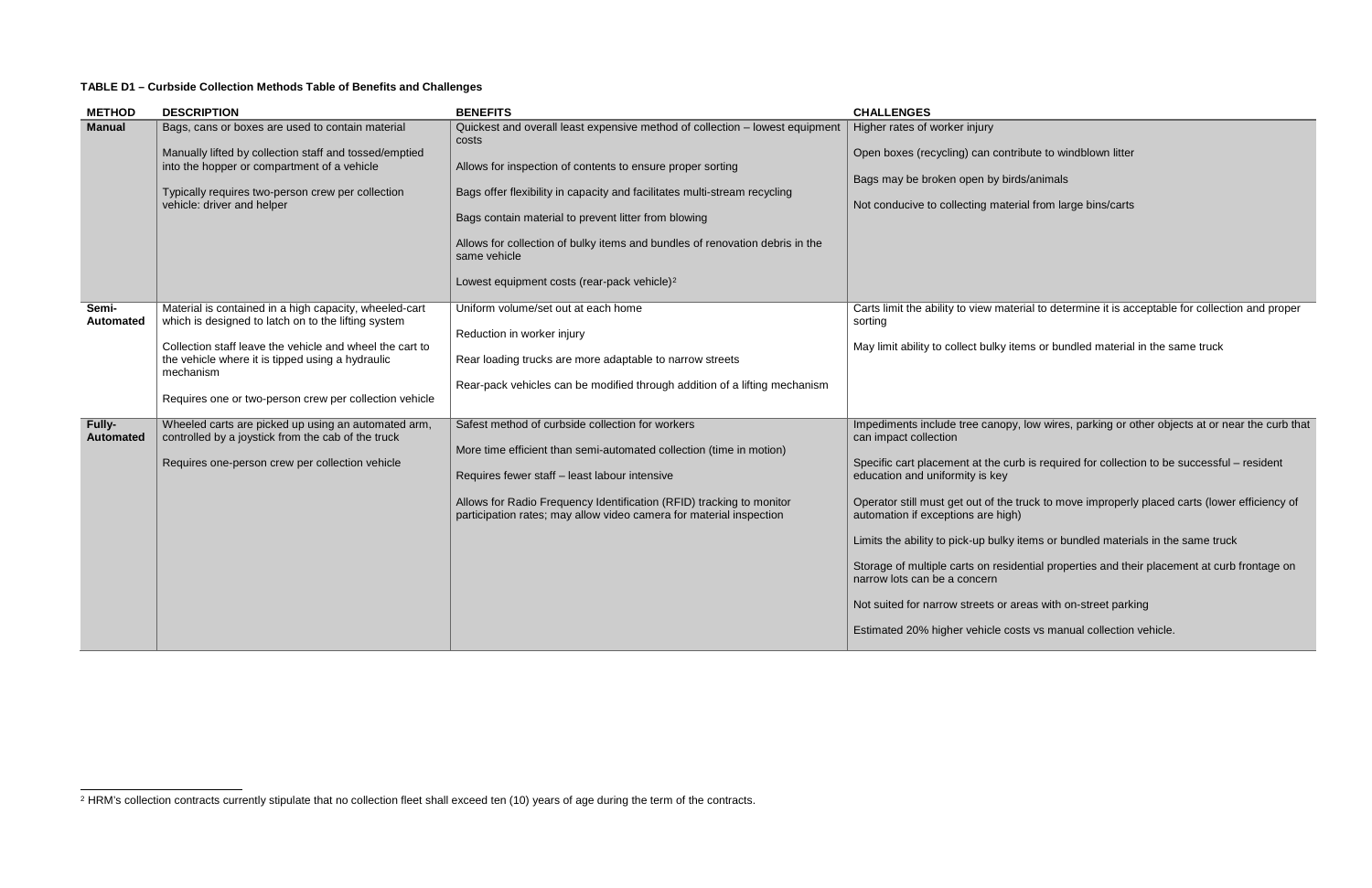## **Attachment E – Cost Impact**

There are significant costs to transition HRM's solid waste program to a cart-based collection system. The following sections summarize costs and associated considerations with respect to:

- Studies/Pilot Program
- Delivery and Maintenance of Carts
- Collection Systems
- Waste Processing

All costs presented are order of magnitude and are inclusive of net HST.

#### **Studies/Pilot Program**

As previously noted, further study is needed to fully assess program changes and impact to collection and processing contracts. Costs are estimated in the below table and are for services provided by external parties (e.g., consultants, contractors).

#### **Table E1: Estimated Cost of Studies/Pilot Program**

| Task                                              | <b>Cost Estimate</b> |
|---------------------------------------------------|----------------------|
| <b>Financial Evaluation of Collection Methods</b> | \$100,000            |
| Pilot Program <sup>1</sup>                        | \$750,000            |
| <b>Engineering Assessment</b>                     | \$40,000             |
| Public Engagement <sup>2</sup>                    | \$100,000            |
|                                                   |                      |
| Гоtal                                             | \$990,000            |

### **Delivery and Maintenance of Carts**

Should HRM proceed with a cart-based collection system, the following tables below provide a cost estimate with respect to delivery and maintenance of garbage and recycling carts. The total estimated capital cost to purchase and distribute garbage and recycling carts is \$26.34 to \$30.48 million (including net HST). The total estimated annual operating cost is \$1.1 to 1.2 million (including net HST), which includes \$465,000 in costs associated with managing the existing green cart program.

<span id="page-22-1"></span><span id="page-22-0"></span> 112-month pilot project conducted at 1,500 households. Includes estimates for lease of specialized collection vehicle (split-cart collection), contracted labour costs, education and evaluation. 2Estimate includes hiring of outside firm to conduct surveys, development of communications collateral, Shape Your City portal, in-person engagement at public events.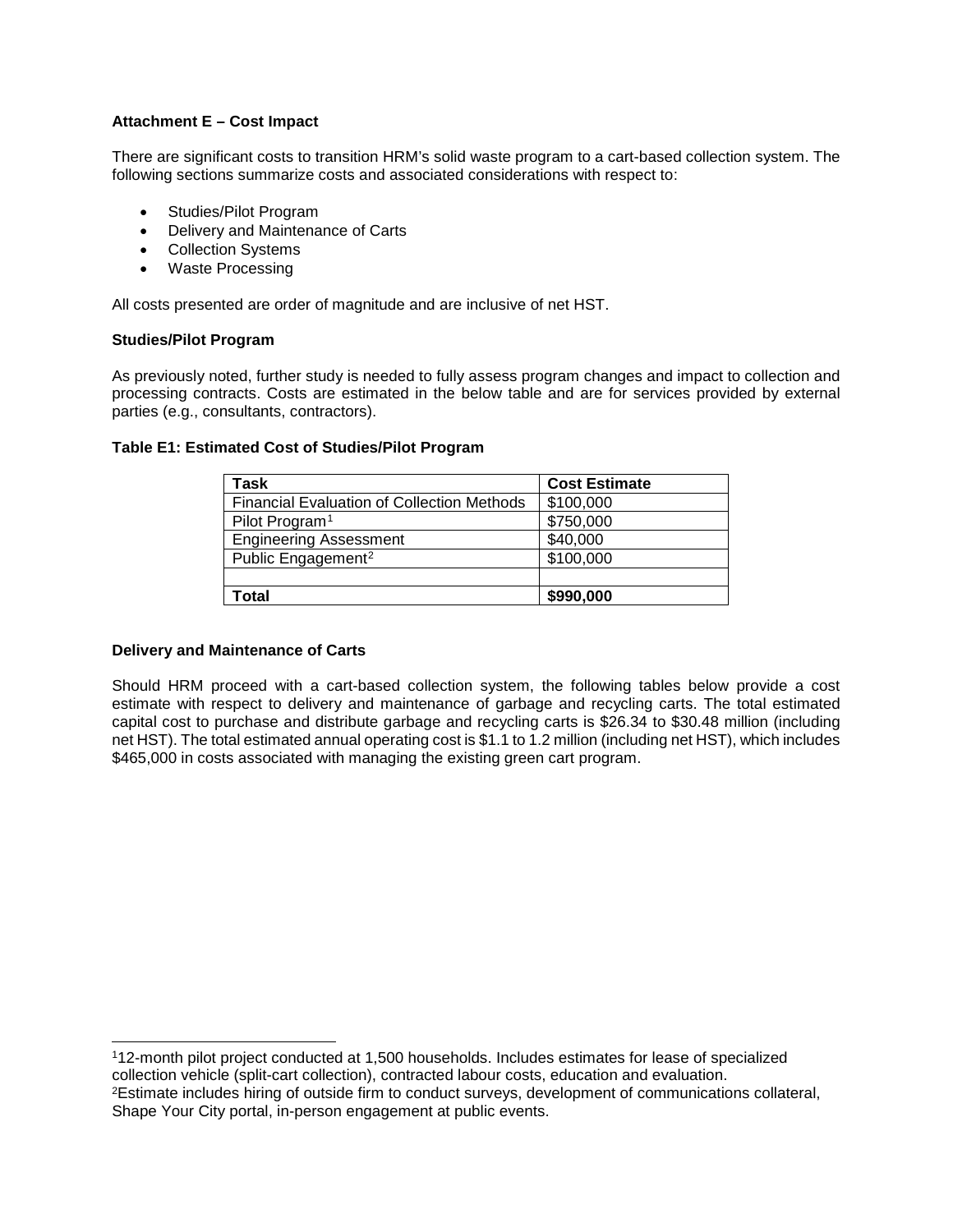## **TABLE E2: Initial Cart Purchase – Estimated Capital Costs**

| <b>Item</b>                            | <b>Garbage Carts</b><br>$(240 - 360 L)$ | <b>Recycling Split Carts</b><br>(360 L) | <b>Total Costs</b>                         |
|----------------------------------------|-----------------------------------------|-----------------------------------------|--------------------------------------------|
| Cart purchase <sup>3</sup>             | \$9.4 - \$12.1 million                  | \$15.9 million                          | $$25.3 - $28.0$ million                    |
| Distribution <sup>4</sup>              | $$555,000 -$<br>\$693,000               | \$555,000 - \$692,000                   | $$555,000 - $1.38$<br>million              |
| Communications                         | $$485,079 -$<br>\$624,000               | \$485,079 - \$624,000                   | $$485,079 - $1.24$<br>million <sup>5</sup> |
| <b>Total Initial</b><br>Implementation | $$10.4 - $13.5$<br>million              | $$16.9 - $17.3$ million                 | $$26.34 - $30.48$<br>million               |

## **TABLE E3: Annual Costs: Estimated Annual Operation and Maintenance Costs Carts**

| <b>Item</b>                                              | <b>Organic Carts</b><br>(Existing<br>Budget) | <b>Garbage Carts</b><br>$(240 - 360 L)$ | <b>Recycling Split</b><br>Carts<br>(360L) | <b>Total Costs</b>        |
|----------------------------------------------------------|----------------------------------------------|-----------------------------------------|-------------------------------------------|---------------------------|
| <b>Annual replenishment</b><br>New homes<br>Replacements | \$305,000                                    | \$183,600 - \$237,600                   | \$310,500                                 | $$799,100 -$<br>\$853,100 |
| <b>Annual Operational</b><br>Deliveries/repairs<br>Parts | \$160,000                                    | \$85,000                                | \$85,000                                  | \$330,000                 |
| <b>Annual Replenishment</b><br>and Operating Cost        | \$465,000                                    | \$268,600 - \$322,600                   | \$395,500                                 | $$1.1 - $1.2$<br>million  |

## **Collection Systems**

Changes in collection contract costs are dependent on many factors. Currently, HRM's garbage and recycling programs are based on manual collection. Manual collection is the most cost-effective method to collect waste materials, however has limitations as noted in this report (e.g., higher rates of workplace injury). At this time, Solid Waste staff cannot estimate the cost impact of transitioning the existing program to a cart-based collection system as there are many variables for consideration such as:

- Collection method: semi-automated or fully-automated
- Labour requirements
- Type and quantity of vehicles/equipment required
- Collection frequency
- Number of stops per route, per day (time in motion)

It is assumed that collection contract costs will increase as compared to HRM's existing collection system. A financial assessment needs to be completed to evaluate the impact of moving to a cart-based collection system with either semi-automated or fully-automated collection. For reference, the below table shows collection contract costs for HRMs collection program for garbage, recycling, and organics over the last three years.

<span id="page-23-0"></span> $3B$ ased on current count of 138,594 units serviced; New homes/replacements = 2,700 per year; Cost of carts = \$68/\$88 for garbage, \$115 split recycling

<span id="page-23-1"></span><sup>4</sup> Distribution and Communication estimates derived from: [Automated Cart Recycling: A Study of](https://thecif.ca/projects/documents/888-Autocarts_Study_FINALv2_Jun2016.pdf)  [Municipal Collection and Operations in Ontario. CIF, 2016](https://thecif.ca/projects/documents/888-Autocarts_Study_FINALv2_Jun2016.pdf)

<span id="page-23-2"></span><sup>5</sup> Economies of scale could be achieved if garbage and recycling carts are deployed simultaneously, avoiding duplicate communications costs.